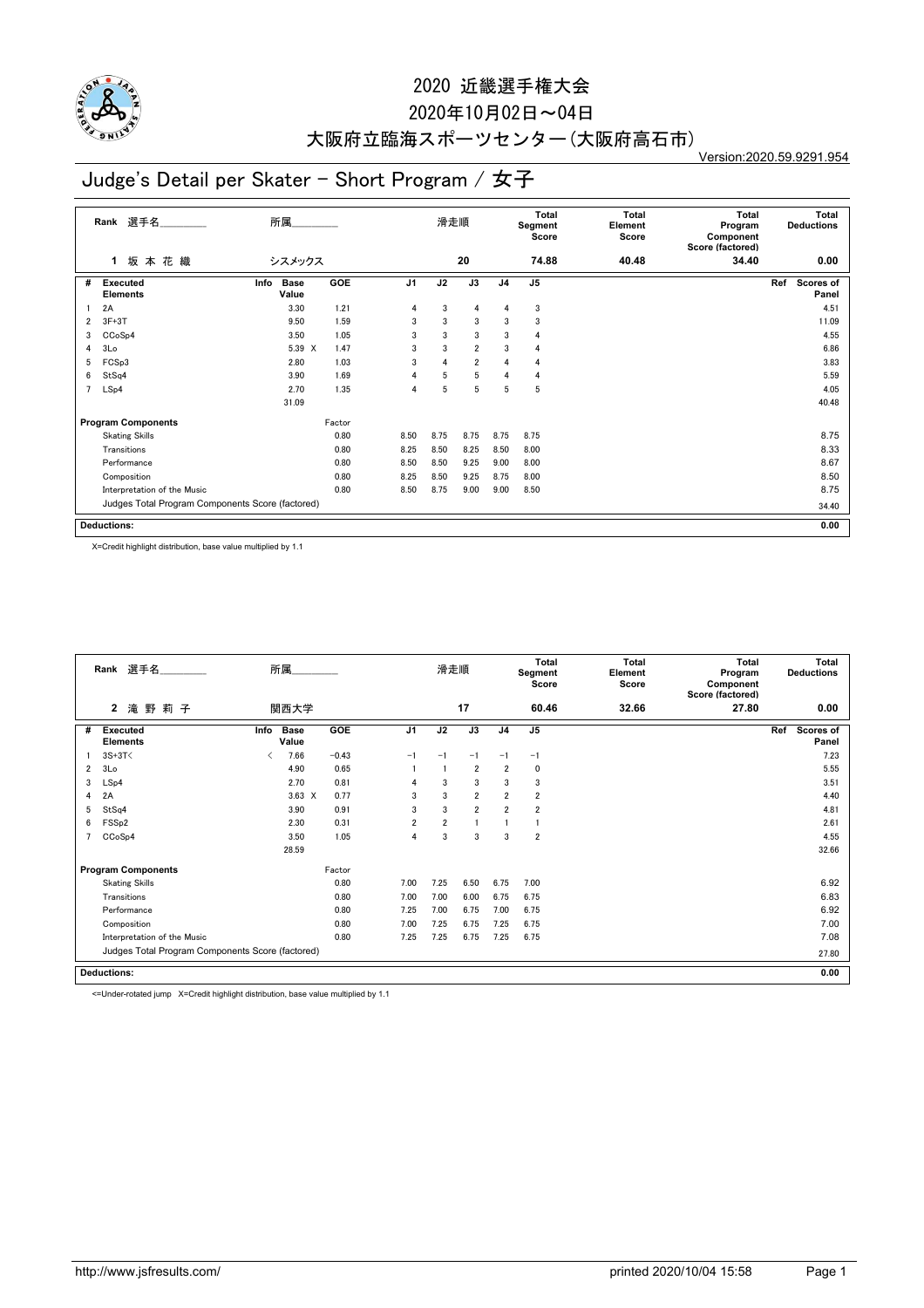

### 2020年10月02日~04日

## 大阪府立臨海スポーツセンター(大阪府高石市)

Version:2020.59.9291.954

## Judge's Detail per Skater - Short Program / 女子

|   | Rank 選手名<br>所属<br>原<br>舞依<br>シスメックス<br>3<br>Ξ    |      |                      |         | 滑走順            |                |                | <b>Total</b><br>Segment<br>Score | <b>Total</b><br>Element<br>Score | <b>Total</b><br>Program<br>Component<br>Score (factored) | Total<br><b>Deductions</b> |                           |
|---|--------------------------------------------------|------|----------------------|---------|----------------|----------------|----------------|----------------------------------|----------------------------------|----------------------------------------------------------|----------------------------|---------------------------|
|   |                                                  |      |                      |         |                |                | 8              |                                  | 59.69                            | 31.49                                                    | 28.20                      | 0.00                      |
| # | <b>Executed</b><br><b>Elements</b>               | Info | <b>Base</b><br>Value | GOE     | J <sub>1</sub> | J2             | J3             | J <sub>4</sub>                   | J <sub>5</sub>                   |                                                          |                            | Ref<br>Scores of<br>Panel |
|   | $3Lz+2T$                                         |      | 7.20                 | 0.98    | $\overline{2}$ | $\overline{2}$ |                |                                  | $\overline{2}$                   |                                                          |                            | 8.18                      |
| 2 | 2A                                               |      | 3.30                 | 0.66    | 2              | $\overline{2}$ | $\overline{2}$ |                                  | $\overline{2}$                   |                                                          |                            | 3.96                      |
| 3 | FSS <sub>p4</sub>                                |      | 3.00                 | 0.80    | 3              | 3              |                | $\overline{2}$                   | 3                                |                                                          |                            | 3.80                      |
| 4 | 3Log                                             | a    | 5.39 X               | $-0.98$ | $-3$           | 0              | $-2$           | $-2$                             | $-2$                             |                                                          |                            | 4.41                      |
| 5 | CCoSp4                                           |      | 3.50                 | 0.93    | 3              | 4              | $\overline{2}$ | 3                                | $\overline{2}$                   |                                                          |                            | 4.43                      |
| 6 | StSq2                                            |      | 2.60                 | 0.69    | 4              | 5              | $\overline{2}$ | $\overline{2}$                   | $\overline{2}$                   |                                                          |                            | 3.29                      |
| 7 | LSp4                                             |      | 2.70                 | 0.72    | 3              | 4              | $\overline{2}$ | $\overline{2}$                   | 3                                |                                                          |                            | 3.42                      |
|   |                                                  |      | 27.69                |         |                |                |                |                                  |                                  |                                                          |                            | 31.49                     |
|   | <b>Program Components</b>                        |      |                      | Factor  |                |                |                |                                  |                                  |                                                          |                            |                           |
|   | <b>Skating Skills</b>                            |      |                      | 0.80    | 7.25           | 7.75           | 6.25           | 6.75                             | 7.25                             |                                                          |                            | 7.08                      |
|   | Transitions                                      |      |                      | 0.80    | 7.00           | 7.75           | 6.00           | 6.50                             | 6.50                             |                                                          |                            | 6.67                      |
|   | Performance                                      |      |                      | 0.80    | 7.25           | 7.75           | 6.50           | 7.00                             | 6.75                             |                                                          |                            | 7.00                      |
|   | Composition                                      |      |                      | 0.80    | 7.25           | 7.50           | 6.50           | 7.25                             | 7.25                             |                                                          |                            | 7.25                      |
|   | Interpretation of the Music                      |      |                      | 0.80    | 7.50           | 8.00           | 6.25           | 7.25                             | 7.00                             |                                                          |                            | 7.25                      |
|   | Judges Total Program Components Score (factored) |      |                      |         |                |                |                |                                  |                                  |                                                          |                            | 28.20                     |
|   | <b>Deductions:</b>                               |      |                      |         |                |                |                |                                  |                                  |                                                          |                            | 0.00                      |

X=Credit highlight distribution, base value multiplied by 1.1 q=jump landed on the quarter

|   | Rank 選手名                                         |      | 所属                   |         |                | 滑走順            |                |                | Total<br>Segment<br>Score | Total<br>Element<br>Score | Total<br>Program<br>Component<br>Score (factored) | Total<br><b>Deductions</b> |
|---|--------------------------------------------------|------|----------------------|---------|----------------|----------------|----------------|----------------|---------------------------|---------------------------|---------------------------------------------------|----------------------------|
|   | 辺愛菜<br>河<br>4                                    |      | 木下アカデミー              |         |                |                | 6              |                | 57.92                     | 30.44                     | 27.48                                             | 0.00                       |
| # | Executed<br><b>Elements</b>                      | Info | <b>Base</b><br>Value | GOE     | J <sub>1</sub> | J2             | J3             | J <sub>4</sub> | J <sub>5</sub>            |                           |                                                   | Ref<br>Scores of<br>Panel  |
|   | 3A<<                                             | <<   | 3.30                 | $-1.65$ | $-5$           | $-5$           | $-5$           | $-5$           | $-5$                      |                           |                                                   | 1.65                       |
| 2 | 3Lzq                                             | a    | 5.90                 | $-1.77$ | $-4$           | $-3$           | $-3$           | $-2$           | $-3$                      |                           |                                                   | 4.13                       |
| 3 | FCS <sub>p2</sub>                                |      | 2.30                 | 0.61    | 3              | 3              | $\overline{2}$ | $\overline{4}$ | $\overline{2}$            |                           |                                                   | 2.91                       |
| 4 | $3Lo+3T$                                         |      | 10.01 X              | 0.49    |                |                |                |                | $-1$                      |                           |                                                   | 10.50                      |
| 5 | LSp3                                             |      | 2.40                 | 0.48    | 2              | 3              | $\overline{2}$ | $\overline{2}$ | $\overline{2}$            |                           |                                                   | 2.88                       |
| 6 | StSq3                                            |      | 3.30                 | 0.99    | 3              | 3              | 3              | 3              |                           |                           |                                                   | 4.29                       |
|   | CCoSp4                                           |      | 3.50                 | 0.58    | $\overline{2}$ | $\overline{2}$ | f.             | $\overline{2}$ |                           |                           |                                                   | 4.08                       |
|   |                                                  |      | 30.71                |         |                |                |                |                |                           |                           |                                                   | 30.44                      |
|   | <b>Program Components</b>                        |      |                      | Factor  |                |                |                |                |                           |                           |                                                   |                            |
|   | <b>Skating Skills</b>                            |      |                      | 0.80    | 7.00           | 7.25           | 7.00           | 7.00           | 7.00                      |                           |                                                   | 7.00                       |
|   | Transitions                                      |      |                      | 0.80    | 6.75           | 7.00           | 6.75           | 6.50           | 6.00                      |                           |                                                   | 6.67                       |
|   | Performance                                      |      |                      | 0.80    | 7.00           | 7.50           | 7.00           | 6.75           | 6.25                      |                           |                                                   | 6.92                       |
|   | Composition                                      |      |                      | 0.80    | 6.75           | 7.25           | 7.00           | 7.00           | 6.00                      |                           |                                                   | 6.92                       |
|   | Interpretation of the Music                      |      |                      | 0.80    | 7.00           | 7.25           | 6.75           | 6.75           | 6.25                      |                           |                                                   | 6.83                       |
|   | Judges Total Program Components Score (factored) |      |                      |         |                |                |                |                |                           | 27.48                     |                                                   |                            |
|   | <b>Deductions:</b>                               |      |                      |         |                |                |                |                |                           |                           |                                                   | 0.00                       |

<<=Downgraded jump X=Credit highlight distribution, base value multiplied by 1.1 q=jump landed on the quarter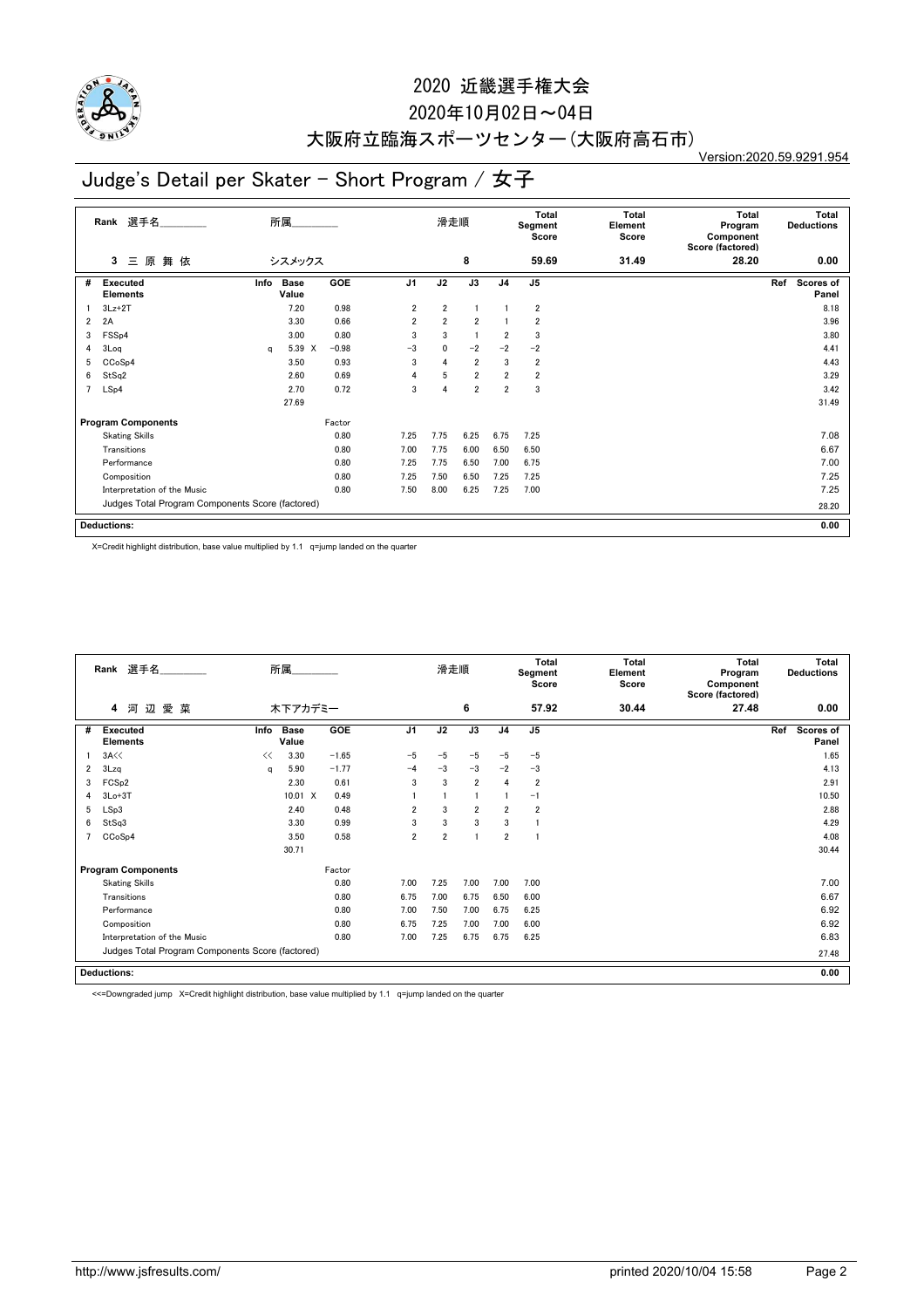

### 2020年10月02日~04日

## 大阪府立臨海スポーツセンター(大阪府高石市)

Version:2020.59.9291.954

## Judge's Detail per Skater - Short Program / 女子

|   | 選手名<br>所属<br>Rank<br>岩<br>優 奈<br>関西大学<br>白<br>5  |                              |            |                | 滑走順            |                |                | Total<br>Segment<br>Score | Total<br>Element<br>Score | <b>Total</b><br>Program<br>Component<br>Score (factored) | Total<br><b>Deductions</b> |
|---|--------------------------------------------------|------------------------------|------------|----------------|----------------|----------------|----------------|---------------------------|---------------------------|----------------------------------------------------------|----------------------------|
|   |                                                  |                              |            |                |                | 24             |                | 57.20                     | 29.34                     | 28.86                                                    | 1.00                       |
| # | Executed<br><b>Elements</b>                      | <b>Base</b><br>Info<br>Value | <b>GOE</b> | J <sub>1</sub> | J2             | J3             | J <sub>4</sub> | J5                        |                           |                                                          | Ref<br>Scores of<br>Panel  |
|   | SSp3                                             | 2.10                         | 0.42       |                | $\overline{2}$ | $\overline{2}$ | $\overline{2}$ | 3                         |                           |                                                          | 2.52                       |
| 2 | 3Lz!+3T<                                         | 9.26                         | $-2.95$    | $-5$           | $-5$           | $-5$           | $-5$           | $-5$                      |                           |                                                          | 6.31                       |
| 3 | FCS <sub>p2</sub>                                | 2.30                         | 0.46       | $\overline{2}$ | $\overline{2}$ | $\mathbf{1}$   | $\overline{2}$ | $\overline{2}$            |                           |                                                          | 2.76                       |
| 4 | 2A                                               | 3.30                         | 0.99       | 3              | 3              | $\overline{2}$ | 3              | 3                         |                           |                                                          | 4.29                       |
| 5 | 3Lo                                              | 5.39 X                       | 0.98       | $\overline{2}$ | $\overline{2}$ | $\overline{2}$ |                | 3                         |                           |                                                          | 6.37                       |
| 6 | StSq2                                            | 2.60                         | 0.69       | $\overline{2}$ | 3              | $\overline{2}$ | 3              | 3                         |                           |                                                          | 3.29                       |
| 7 | CCoSp3                                           | 3.00                         | 0.80       | 3              | $\overline{4}$ | $\overline{2}$ | 3              | $\overline{\mathbf{2}}$   |                           |                                                          | 3.80                       |
|   |                                                  | 27.95                        |            |                |                |                |                |                           |                           |                                                          | 29.34                      |
|   | <b>Program Components</b>                        |                              | Factor     |                |                |                |                |                           |                           |                                                          |                            |
|   | <b>Skating Skills</b>                            |                              | 0.80       | 7.00           | 7.25           | 7.00           | 7.75           | 7.75                      |                           |                                                          | 7.33                       |
|   | Transitions                                      |                              | 0.80       | 7.00           | 7.00           | 6.75           | 7.50           | 7.25                      |                           |                                                          | 7.08                       |
|   | Performance                                      |                              | 0.80       | 6.75           | 7.25           | 7.00           | 7.50           | 7.25                      |                           |                                                          | 7.17                       |
|   | Composition                                      |                              | 0.80       | 6.75           | 7.50           | 6.75           | 7.75           | 7.50                      |                           |                                                          | 7.25                       |
|   | Interpretation of the Music                      |                              | 0.80       | 7.00           | 7.25           | 6.75           | 7.75           | 7.50                      |                           |                                                          | 7.25                       |
|   | Judges Total Program Components Score (factored) |                              |            |                |                |                |                |                           |                           |                                                          | 28.86                      |
|   | <b>Deductions:</b>                               | 転倒: -1.00 (1)                |            |                |                |                |                |                           |                           |                                                          | $-1.00$                    |

<=Under-rotated jump X=Credit highlight distribution, base value multiplied by 1.1 !=Not clear edge

|   | 所属<br>Rank 選手名<br>歩未<br>谷<br>6<br>籠              |      |                      |         |                | 滑走順            |                |                | Total<br>Segment<br>Score | Total<br>Element<br>Score | Total<br>Program<br>Component<br>Score (factored) | <b>Total</b><br><b>Deductions</b> |
|---|--------------------------------------------------|------|----------------------|---------|----------------|----------------|----------------|----------------|---------------------------|---------------------------|---------------------------------------------------|-----------------------------------|
|   |                                                  |      | 同志社大学                |         |                |                | 7              |                | 55.93                     | 31.11                     | 24.82                                             | 0.00                              |
| # | Executed<br><b>Elements</b>                      | Info | <b>Base</b><br>Value | GOE     | J <sub>1</sub> | J2             | J3             | J <sub>4</sub> | J <sub>5</sub>            |                           |                                                   | Ref<br><b>Scores of</b><br>Panel  |
|   | 3Lzq+2Lo                                         | a    | 7.60                 | $-0.59$ | $-1$           | $-1$           | $-1$           | $-1$           | $-1$                      |                           |                                                   | 7.01                              |
| 2 | 2A                                               |      | 3.30                 | 0.44    | $\overline{2}$ |                |                |                | $\overline{2}$            |                           |                                                   | 3.74                              |
| 3 | CCoSp4                                           |      | 3.50                 | 0.70    | 2              | 3              | $\overline{2}$ | $\overline{2}$ | $\overline{2}$            |                           |                                                   | 4.20                              |
| 4 | StSq2                                            |      | 2.60                 | 0.35    | $\overline{2}$ | $\overline{2}$ |                |                |                           |                           |                                                   | 2.95                              |
| 5 | 3F                                               |      | 5.83 X               | 1.06    | $\overline{2}$ | $\overline{2}$ |                | $\overline{2}$ | $\overline{2}$            |                           |                                                   | 6.89                              |
| 6 | FSS <sub>p4</sub>                                |      | 3.00                 | 0.60    | $\overline{2}$ | 3              | $\overline{2}$ | $\overline{2}$ | $\overline{2}$            |                           |                                                   | 3.60                              |
|   | LSp3                                             |      | 2.40                 | 0.32    | $\overline{2}$ | $\overline{4}$ |                |                |                           |                           |                                                   | 2.72                              |
|   |                                                  |      | 28.23                |         |                |                |                |                |                           |                           |                                                   | 31.11                             |
|   | <b>Program Components</b>                        |      |                      | Factor  |                |                |                |                |                           |                           |                                                   |                                   |
|   | <b>Skating Skills</b>                            |      |                      | 0.80    | 6.75           | 6.50           | 5.25           | 5.75           | 6.25                      |                           |                                                   | 6.17                              |
|   | Transitions                                      |      |                      | 0.80    | 6.50           | 6.50           | 5.00           | 5.50           | 6.00                      |                           |                                                   | 6.00                              |
|   | Performance                                      |      |                      | 0.80    | 6.50           | 6.25           | 5.50           | 6.25           | 6.00                      |                           |                                                   | 6.17                              |
|   | Composition                                      |      |                      | 0.80    | 6.50           | 6.50           | 5.25           | 6.00           | 6.25                      |                           |                                                   | 6.25                              |
|   | Interpretation of the Music                      |      |                      | 0.80    | 6.75           | 6.75           | 5.25           | 6.00           | 6.50                      |                           |                                                   | 6.42                              |
|   | Judges Total Program Components Score (factored) |      |                      |         |                |                |                |                |                           |                           | 24.82                                             |                                   |
|   | <b>Deductions:</b>                               |      |                      |         |                |                |                |                |                           |                           |                                                   | 0.00                              |

X=Credit highlight distribution, base value multiplied by 1.1 q=jump landed on the quarter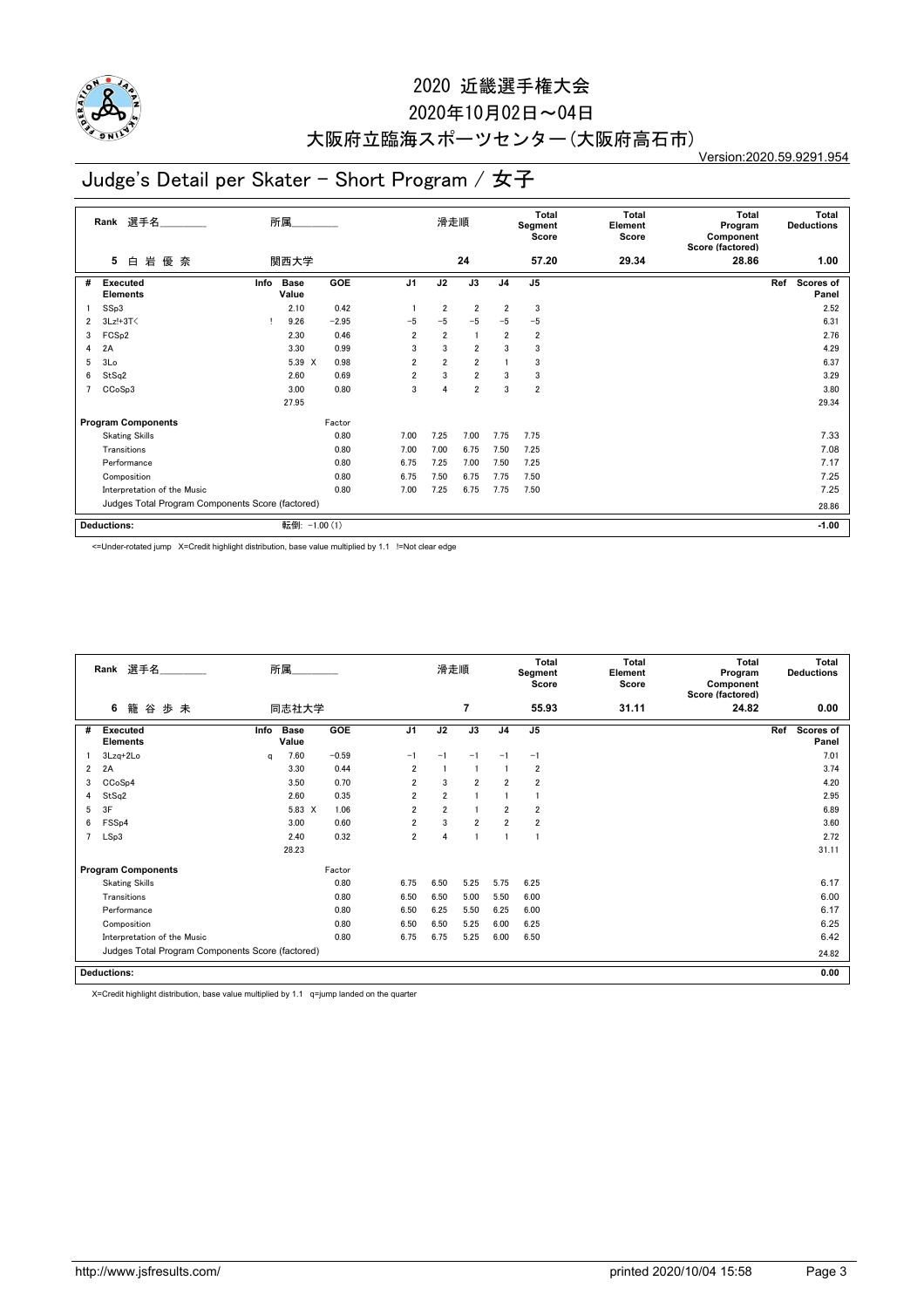

### 2020年10月02日~04日

# 大阪府立臨海スポーツセンター(大阪府高石市)

Version:2020.59.9291.954

## Judge's Detail per Skater - Short Program / 女子

|   | 選手名<br>所属<br>Rank<br>関西大学KFSC<br>采花<br>$\overline{7}$<br>細<br>田 |      |                      |            | 滑走順            |                |                | Total<br>Segment<br>Score | <b>Total</b><br>Element<br>Score | <b>Total</b><br>Program<br>Component<br>Score (factored) | <b>Total</b><br><b>Deductions</b> |                           |
|---|-----------------------------------------------------------------|------|----------------------|------------|----------------|----------------|----------------|---------------------------|----------------------------------|----------------------------------------------------------|-----------------------------------|---------------------------|
|   |                                                                 |      |                      |            |                |                | 9              |                           | 55.52                            | 31.14                                                    | 24.38                             | 0.00                      |
| # | <b>Executed</b><br><b>Elements</b>                              | Info | <b>Base</b><br>Value | <b>GOE</b> | J <sub>1</sub> | J2             | J3             | J <sub>4</sub>            | J <sub>5</sub>                   |                                                          |                                   | Ref<br>Scores of<br>Panel |
|   | 3Aq                                                             | a    | 8.00                 | $-0.53$    | 0              | $-1$           | $-1$           | $-1$                      | -1                               |                                                          |                                   | 7.47                      |
| 2 | 3S                                                              |      | 4.30                 | $-0.29$    | 0              | $-2$           | $-1$           | 0                         | $-1$                             |                                                          |                                   | 4.01                      |
| 3 | SSp3                                                            |      | 2.10                 | 0.42       | $\overline{2}$ | $\overline{2}$ | $\overline{2}$ | $\overline{2}$            | $\overline{2}$                   |                                                          |                                   | 2.52                      |
| 4 | $3F+2T$                                                         |      | $7.26 \times$        | $-0.35$    | $-1$           | $\mathbf{0}$   | $-2$           | 0                         | $-1$                             |                                                          |                                   | 6.91                      |
| 5 | StSq2                                                           |      | 2.60                 | 0.35       | $\overline{2}$ | $\overline{2}$ |                |                           | 0                                |                                                          |                                   | 2.95                      |
| 6 | FCSp3                                                           |      | 2.80                 | 0.28       | $\overline{2}$ |                |                |                           |                                  |                                                          |                                   | 3.08                      |
| 7 | CCoSp4                                                          |      | 3.50                 | 0.70       | 3              | $\overline{2}$ |                | $\overline{2}$            | $\overline{2}$                   |                                                          |                                   | 4.20                      |
|   |                                                                 |      | 30.56                |            |                |                |                |                           |                                  |                                                          |                                   | 31.14                     |
|   | <b>Program Components</b>                                       |      |                      | Factor     |                |                |                |                           |                                  |                                                          |                                   |                           |
|   | <b>Skating Skills</b>                                           |      |                      | 0.80       | 6.75           | 6.75           | 5.75           | 6.00                      | 6.25                             |                                                          |                                   | 6.33                      |
|   | Transitions                                                     |      |                      | 0.80       | 6.50           | 6.25           | 5.00           | 5.50                      | 5.50                             |                                                          |                                   | 5.75                      |
|   | Performance                                                     |      |                      | 0.80       | 6.50           | 6.50           | 5.50           | 6.50                      | 5.75                             |                                                          |                                   | 6.25                      |
|   | Composition                                                     |      |                      | 0.80       | 6.50           | 6.50           | 5.50           | 6.25                      | 5.50                             |                                                          |                                   | 6.08                      |
|   | Interpretation of the Music                                     |      |                      | 0.80       | 6.50           | 6.75           | 5.25           | 6.00                      | 5.75                             |                                                          |                                   | 6.08                      |
|   | Judges Total Program Components Score (factored)                |      |                      |            |                |                |                |                           |                                  |                                                          | 24.38                             |                           |
|   | <b>Deductions:</b>                                              |      |                      |            |                |                |                |                           |                                  |                                                          |                                   | 0.00                      |

X=Credit highlight distribution, base value multiplied by 1.1 q=jump landed on the quarter

|                | Rank 選手名                                         |        | 所属                   |            |                | 滑走順            |                |                | <b>Total</b><br>Segment<br>Score | <b>Total</b><br>Element<br>Score | Total<br>Program<br>Component<br>Score (factored) | Total<br><b>Deductions</b> |
|----------------|--------------------------------------------------|--------|----------------------|------------|----------------|----------------|----------------|----------------|----------------------------------|----------------------------------|---------------------------------------------------|----------------------------|
|                | 8<br>倉<br>日和<br>$+$                              |        | 関西大学                 |            |                |                | 12             |                | 47.28                            | 24.30                            | 22.98                                             | 0.00                       |
| #              | <b>Executed</b><br><b>Elements</b>               | Info   | <b>Base</b><br>Value | <b>GOE</b> | J <sub>1</sub> | J2             | J3             | J <sub>4</sub> | J5                               |                                  |                                                   | Ref<br>Scores of<br>Panel  |
|                | $3T+2T$                                          |        | 5.50                 | 0.42       |                |                | $\overline{2}$ | $\mathbf{0}$   |                                  |                                  |                                                   | 5.92                       |
| 2              | $2S*$                                            | $\ast$ | 0.00                 | 0.00       |                |                |                |                |                                  |                                  |                                                   | 0.00                       |
| 3              | FSS <sub>p4</sub>                                |        | 3.00                 | 0.50       |                | $\overline{2}$ | $\overline{2}$ | $\overline{2}$ | 0                                |                                  |                                                   | 3.50                       |
| 4              | CCoSp3                                           |        | 3.00                 | 0.60       | 2              | $\overline{2}$ | $\overline{2}$ | $\overline{2}$ |                                  |                                  |                                                   | 3.60                       |
| 5              | 2A                                               |        | $3.63 \times$        | 0.00       | $\mathbf{0}$   | $-1$           | 0              |                | $\mathbf 0$                      |                                  |                                                   | 3.63                       |
| 6              | LSp4                                             |        | 2.70                 | 0.27       | $-1$           |                | 1              |                |                                  |                                  |                                                   | 2.97                       |
| $\overline{ }$ | StSq4                                            |        | 3.90                 | 0.78       | $\overline{2}$ | $\overline{2}$ | $\overline{2}$ | $\overline{2}$ |                                  |                                  |                                                   | 4.68                       |
|                |                                                  |        | 21.73                |            |                |                |                |                |                                  |                                  |                                                   | 24.30                      |
|                | <b>Program Components</b>                        |        |                      | Factor     |                |                |                |                |                                  |                                  |                                                   |                            |
|                | <b>Skating Skills</b>                            |        |                      | 0.80       | 6.75           | 6.75           | 5.50           | 5.50           | 5.75                             |                                  |                                                   | 6.00                       |
|                | Transitions                                      |        |                      | 0.80       | 6.50           | 6.25           | 4.75           | 5.00           | 4.75                             |                                  |                                                   | 5.33                       |
|                | Performance                                      |        |                      | 0.80       | 6.75           | 6.50           | 5.75           | 5.00           | 5.25                             |                                  |                                                   | 5.83                       |
|                | Composition                                      |        |                      | 0.80       | 6.50           | 6.75           | 5.75           | 5.25           | 5.00                             |                                  |                                                   | 5.83                       |
|                | Interpretation of the Music<br>0.80              |        |                      |            | 6.75           | 6.50           | 5.50           | 5.25           | 5.25                             |                                  |                                                   | 5.75                       |
|                | Judges Total Program Components Score (factored) |        |                      |            |                |                |                |                |                                  | 22.98                            |                                                   |                            |
|                | <b>Deductions:</b>                               |        |                      |            |                |                |                |                |                                  |                                  |                                                   | 0.00                       |

\*=Invalid element X=Credit highlight distribution, base value multiplied by 1.1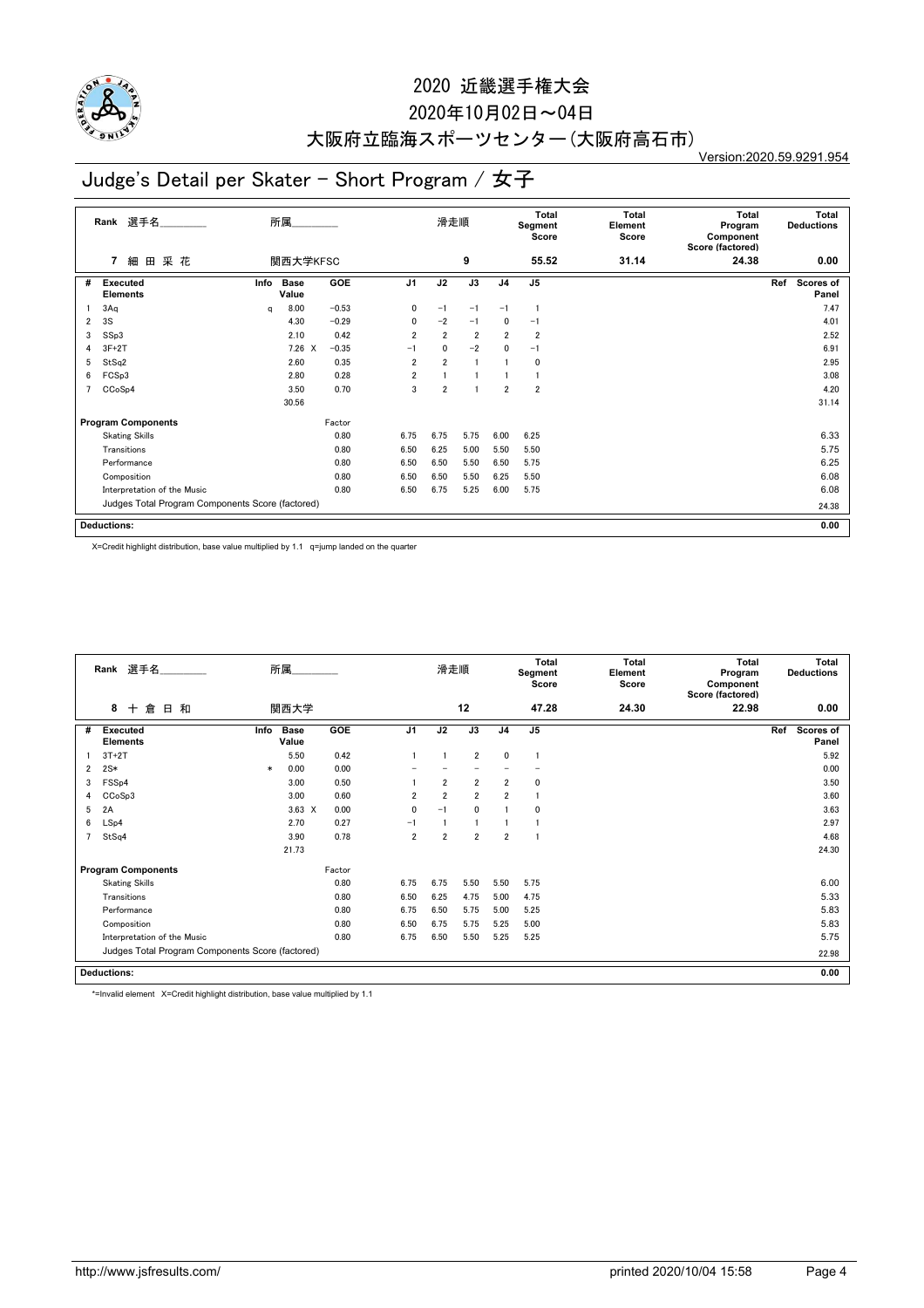

### 2020年10月02日~04日

## 大阪府立臨海スポーツセンター(大阪府高石市)

Version:2020.59.9291.954

## Judge's Detail per Skater - Short Program / 女子

|   | 選手名<br>所属<br>Rank<br>井上晴絵<br>立命館大学<br>9          |      |                      |         | 滑走順            |                |                | <b>Total</b><br>Segment<br>Score | <b>Total</b><br>Element<br>Score | <b>Total</b><br>Program<br>Component<br>Score (factored) | <b>Total</b><br><b>Deductions</b> |                           |
|---|--------------------------------------------------|------|----------------------|---------|----------------|----------------|----------------|----------------------------------|----------------------------------|----------------------------------------------------------|-----------------------------------|---------------------------|
|   |                                                  |      |                      |         |                |                | 22             |                                  | 46.56                            | 24.82                                                    | 21.74                             | 0.00                      |
| # | <b>Executed</b><br><b>Elements</b>               | Info | <b>Base</b><br>Value | GOE     | J <sub>1</sub> | J2             | J3             | J <sub>4</sub>                   | J <sub>5</sub>                   |                                                          |                                   | Ref<br>Scores of<br>Panel |
|   | 3F<                                              | ≺    | 4.24                 | $-1.41$ | $-4$           | $-4$           | $-3$           | $-2$                             | $-3$                             |                                                          |                                   | 2.83                      |
| 2 | $3Tq+2T$                                         | q    | 5.50                 | $-0.84$ | $-2$           | $-2$           | $-2$           | $-2$                             | $-2$                             |                                                          |                                   | 4.66                      |
| 3 | FCSp4                                            |      | 3.20                 | 0.21    |                | $\overline{2}$ | $\mathbf 0$    | 0                                | $\overline{1}$                   |                                                          |                                   | 3.41                      |
| 4 | LSp3                                             |      | 2.40                 | 0.40    | $\overline{2}$ | $\overline{2}$ |                |                                  | $\overline{2}$                   |                                                          |                                   | 2.80                      |
| 5 | StSq2                                            |      | 2.60                 | 0.35    | $\overline{2}$ | $\overline{2}$ | 0              |                                  |                                  |                                                          |                                   | 2.95                      |
| 6 | 2A                                               |      | $3.63 \times$        | 0.22    | $\overline{2}$ |                | 0              |                                  | 0                                |                                                          |                                   | 3.85                      |
| 7 | CCoSp4                                           |      | 3.50                 | 0.82    | 3              | 3              | $\overline{2}$ |                                  | $\overline{2}$                   |                                                          |                                   | 4.32                      |
|   |                                                  |      | 25.07                |         |                |                |                |                                  |                                  |                                                          |                                   | 24.82                     |
|   | <b>Program Components</b>                        |      |                      | Factor  |                |                |                |                                  |                                  |                                                          |                                   |                           |
|   | <b>Skating Skills</b>                            |      |                      | 0.80    | 6.50           | 6.25           | 4.75           | 5.25                             | 5.50                             |                                                          |                                   | 5.67                      |
|   | Transitions                                      |      |                      | 0.80    | 6.00           | 6.00           | 4.25           | 4.75                             | 5.00                             |                                                          |                                   | 5.25                      |
|   | Performance                                      |      |                      | 0.80    | 6.25           | 6.25           | 4.75           | 4.75                             | 5.25                             |                                                          |                                   | 5.42                      |
|   | Composition                                      |      |                      | 0.80    | 6.00           | 6.50           | 5.00           | 5.00                             | 5.00                             |                                                          |                                   | 5.33                      |
|   | Interpretation of the Music                      |      |                      | 0.80    | 6.25           | 6.75           | 4.75           | 5.00                             | 5.25                             |                                                          |                                   | 5.50                      |
|   | Judges Total Program Components Score (factored) |      |                      |         |                |                |                |                                  |                                  |                                                          |                                   | 21.74                     |
|   | <b>Deductions:</b>                               |      |                      |         |                |                |                |                                  |                                  |                                                          |                                   | 0.00                      |

<=Under-rotated jump X=Credit highlight distribution, base value multiplied by 1.1 q=jump landed on the quarter

|   | Rank 選手名                                         |           | 所属                   |         |                | 滑走順            |                |                | Total<br>Segment<br>Score | <b>Total</b><br>Element<br>Score | Total<br>Program<br>Component<br>Score (factored) | <b>Total</b><br><b>Deductions</b> |
|---|--------------------------------------------------|-----------|----------------------|---------|----------------|----------------|----------------|----------------|---------------------------|----------------------------------|---------------------------------------------------|-----------------------------------|
|   | 10<br>岩<br>野<br>桃 亜                              |           | 関西大学KFSC             |         |                |                | 23             |                | 46.08                     | 21.46                            | 25.62                                             | 1.00                              |
| # | <b>Executed</b><br><b>Elements</b>               | Info      | <b>Base</b><br>Value | GOE     | J <sub>1</sub> | J2             | J3             | J <sub>4</sub> | J <sub>5</sub>            |                                  |                                                   | Ref<br>Scores of<br>Panel         |
|   | 3Fe<                                             | e         | 1.44                 | $-0.72$ | $-5$           | $-5$           | $-5$           | $-5$           | $-5$                      |                                  |                                                   | 0.72                              |
| 2 | 2A                                               |           | 3.30                 | $-1.43$ | $-5$           | $-5$           | $-4$           | $-4$           | $-4$                      |                                  |                                                   | 1.87                              |
| 3 | FSSp3                                            |           | 2.60                 | 0.35    | $-1$           | $\overline{2}$ | -1             |                | $\overline{2}$            |                                  |                                                   | 2.95                              |
|   | $3S<+2T$                                         | $\langle$ | $5.21 \t X$          | $-0.69$ | $-2$           | $-2$           | $-2$           | $-2$           | $-1$                      |                                  |                                                   | 4.52                              |
| 5 | CCoSp3                                           |           | 3.00                 | 0.60    |                | $\overline{2}$ | $\overline{2}$ | 3              | $\overline{2}$            |                                  |                                                   | 3.60                              |
| 6 | StSq3                                            |           | 3.30                 | 0.99    | $\overline{2}$ | $\Delta$       | 3              | 3              | 3                         |                                  |                                                   | 4.29                              |
|   | LSp4                                             |           | 2.70                 | 0.81    | 4              | 3              | $\overline{2}$ | 3              | 3                         |                                  |                                                   | 3.51                              |
|   |                                                  |           | 21.55                |         |                |                |                |                |                           |                                  |                                                   | 21.46                             |
|   | <b>Program Components</b>                        |           |                      | Factor  |                |                |                |                |                           |                                  |                                                   |                                   |
|   | <b>Skating Skills</b>                            |           |                      | 0.80    | 6.25           | 6.75           | 6.25           | 6.75           | 6.50                      |                                  |                                                   | 6.50                              |
|   | Transitions                                      |           |                      | 0.80    | 6.00           | 6.25           | 6.00           | 6.50           | 6.25                      |                                  |                                                   | 6.17                              |
|   | Performance                                      |           |                      | 0.80    | 6.50           | 6.50           | 6.00           | 6.50           | 6.25                      |                                  |                                                   | 6.42                              |
|   | Composition                                      |           |                      | 0.80    | 6.25           | 6.75           | 6.25           | 7.00           | 6.00                      |                                  |                                                   | 6.42                              |
|   | Interpretation of the Music                      |           |                      | 0.80    | 6.50           | 6.50           | 6.25           | 7.00           | 6.50                      |                                  |                                                   | 6.50                              |
|   | Judges Total Program Components Score (factored) |           |                      |         |                |                |                |                |                           |                                  | 25.62                                             |                                   |
|   | <b>Deductions:</b>                               |           | 転倒: -1.00 (1)        |         |                |                |                |                |                           |                                  |                                                   | $-1.00$                           |

<=Under-rotated jump <<=Downgraded jump X=Credit highlight distribution, base value multiplied by 1.1 e=Wrong edge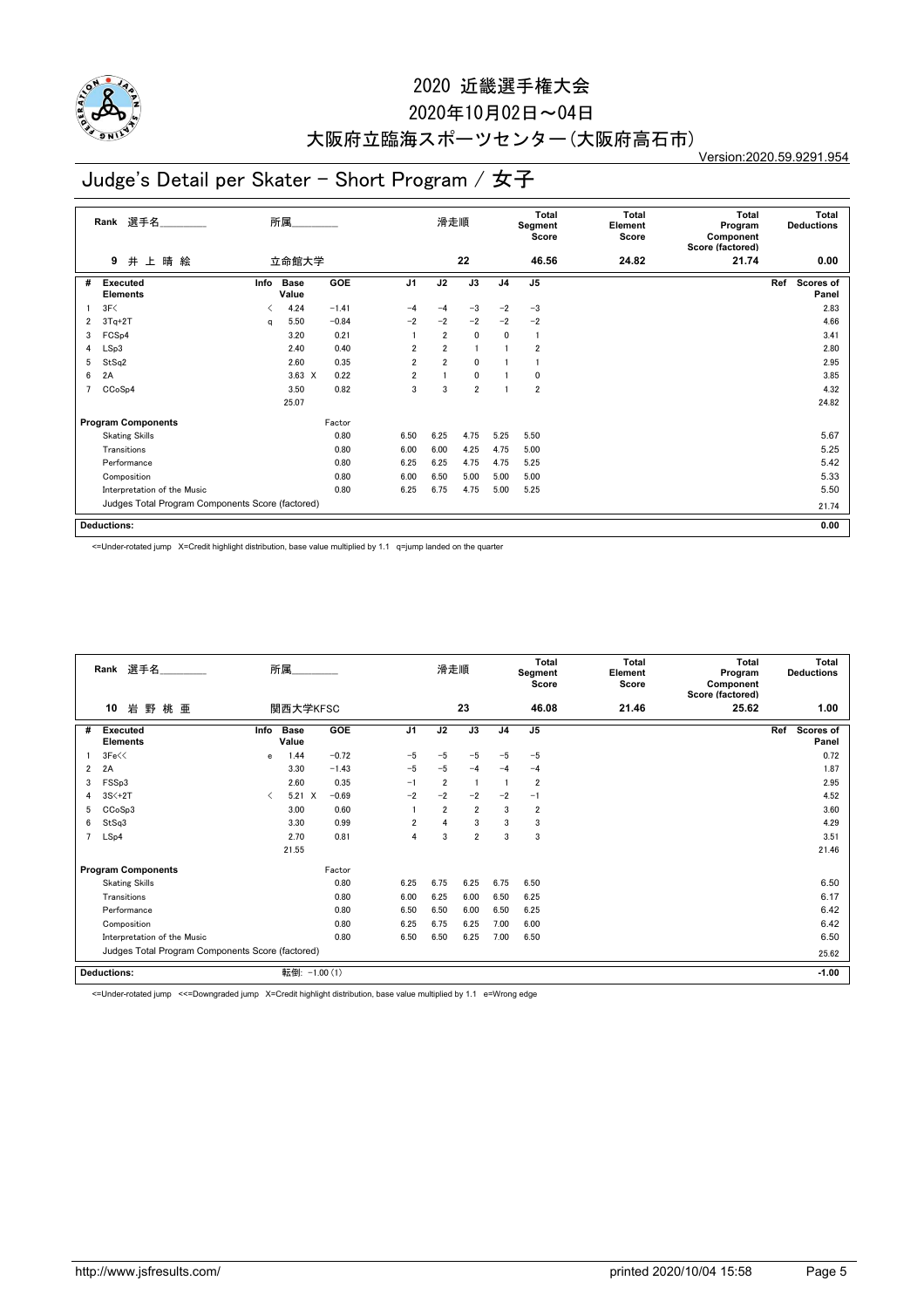

### 2020年10月02日~04日

# 大阪府立臨海スポーツセンター(大阪府高石市)

Version:2020.59.9291.954

## Judge's Detail per Skater - Short Program / 女子

|   | Rank 選手名                                         | 所属                           |            |                | 滑走順            |                |                | Total<br>Segment<br>Score | <b>Total</b><br>Element<br>Score | <b>Total</b><br>Program<br>Component<br>Score (factored) | Total<br><b>Deductions</b> |
|---|--------------------------------------------------|------------------------------|------------|----------------|----------------|----------------|----------------|---------------------------|----------------------------------|----------------------------------------------------------|----------------------------|
|   | 高 村<br>幸来<br>11                                  | 臨海フィギュアSC                    |            |                |                | 4              |                | 44.22                     | 24.74                            | 20.48                                                    | 1.00                       |
| # | <b>Executed</b><br><b>Elements</b>               | <b>Base</b><br>Info<br>Value | <b>GOE</b> | J <sub>1</sub> | J2             | J3             | J <sub>4</sub> | J <sub>5</sub>            |                                  |                                                          | Scores of<br>Ref<br>Panel  |
|   | 3T<                                              | 3.36<br>✓                    | $-1.68$    | $-5$           | $-5$           | $-5$           | $-5$           | $-5$                      |                                  |                                                          | 1.68                       |
| 2 | $3S+2T$                                          | 5.60                         | 0.29       |                | $\mathbf{0}$   | -1             |                | 0                         |                                  |                                                          | 5.89                       |
| 3 | FSSp3                                            | 2.60                         | 0.26       |                |                |                | 0              |                           |                                  |                                                          | 2.86                       |
| 4 | StSq2                                            | 2.60                         | 0.52       | 3              | $\overline{4}$ | $\overline{2}$ |                | 0                         |                                  |                                                          | 3.12                       |
| 5 | 2A                                               | $3.63 \times$                | 0.44       |                | $\overline{2}$ | $\mathbf{1}$   | $\overline{2}$ | f                         |                                  |                                                          | 4.07                       |
| 6 | CCoSp4                                           | 3.50                         | 0.47       | $\overline{2}$ | 3              | $\overline{1}$ |                | 0                         |                                  |                                                          | 3.97                       |
| 7 | LSp4                                             | 2.70                         | 0.45       | 3              | 3              |                |                | f,                        |                                  |                                                          | 3.15                       |
|   |                                                  | 23.99                        |            |                |                |                |                |                           |                                  |                                                          | 24.74                      |
|   | <b>Program Components</b>                        |                              | Factor     |                |                |                |                |                           |                                  |                                                          |                            |
|   | <b>Skating Skills</b>                            |                              | 0.80       | 5.25           | 5.50           | 5.00           | 5.25           | 5.00                      |                                  |                                                          | 5.17                       |
|   | Transitions                                      |                              | 0.80       | 5.00           | 5.25           | 4.75           | 4.75           | 4.75                      |                                  |                                                          | 4.83                       |
|   | Performance                                      |                              | 0.80       | 5.25           | 5.50           | 5.25           | 5.00           | 4.75                      |                                  |                                                          | 5.17                       |
|   | Composition                                      |                              | 0.80       | 5.00           | 5.75           | 5.25           | 5.25           | 4.75                      |                                  |                                                          | 5.17                       |
|   | Interpretation of the Music                      |                              | 0.80       | 5.50           | 5.75           | 5.00           | 5.25           | 5.00                      |                                  |                                                          | 5.25                       |
|   | Judges Total Program Components Score (factored) |                              |            |                |                |                |                |                           |                                  |                                                          | 20.48                      |
|   | Deductions:                                      | 転倒: -1.00 (1)                |            |                |                |                |                |                           |                                  |                                                          | $-1.00$                    |

<=Under-rotated jump X=Credit highlight distribution, base value multiplied by 1.1

|                | 所属<br>Rank 選手名<br>12<br>森下実咲<br>関西大学             |        |                      |            | 滑走順            |                |                | <b>Total</b><br>Segment<br>Score | Total<br>Element<br>Score | <b>Total</b><br>Program<br>Component<br>Score (factored) |       | <b>Total</b><br><b>Deductions</b> |                    |
|----------------|--------------------------------------------------|--------|----------------------|------------|----------------|----------------|----------------|----------------------------------|---------------------------|----------------------------------------------------------|-------|-----------------------------------|--------------------|
|                |                                                  |        |                      |            |                |                | 13             |                                  | 42.98                     | 18.12                                                    | 25.86 |                                   | 1.00               |
| #              | <b>Executed</b><br><b>Elements</b>               | Info   | <b>Base</b><br>Value | <b>GOE</b> | J <sub>1</sub> | J2             | J3             | J <sub>4</sub>                   | J <sub>5</sub>            |                                                          |       | Ref                               | Scores of<br>Panel |
|                | 3T+COMBO                                         |        | 4.20                 | $-2.10$    | $-5$           | -5             | $-5$           | $-5$                             | $-5$                      |                                                          |       |                                   | 2.10               |
| $\overline{2}$ | $2S*$                                            | $\ast$ | 0.00                 | 0.00       |                |                |                |                                  |                           |                                                          |       |                                   | 0.00               |
| 3              | CCoSp3V                                          |        | 2.25                 | 0.08       | $\mathbf{0}$   | $\mathbf{0}$   |                |                                  | 0                         |                                                          |       |                                   | 2.33               |
| 4              | 2A                                               |        | $3.63 \times$        | 0.44       | $\overline{2}$ |                |                | $\overline{2}$                   | 0                         |                                                          |       |                                   | 4.07               |
| 5              | FCSp3                                            |        | 2.80                 | 0.56       | $\overline{2}$ | $\overline{2}$ | $\overline{2}$ | $\overline{2}$                   | $\overline{2}$            |                                                          |       |                                   | 3.36               |
| 6              | StSq2                                            |        | 2.60                 | 0.78       | 3              | 3              | 3              | 3                                | 4                         |                                                          |       |                                   | 3.38               |
| 7              | LSp3                                             |        | 2.40                 | 0.48       | $\overline{2}$ | $\overline{2}$ | $\overline{2}$ | $\overline{2}$                   | 3                         |                                                          |       |                                   | 2.88               |
|                |                                                  |        | 17.88                |            |                |                |                |                                  |                           |                                                          |       |                                   | 18.12              |
|                | <b>Program Components</b>                        |        |                      | Factor     |                |                |                |                                  |                           |                                                          |       |                                   |                    |
|                | <b>Skating Skills</b>                            |        |                      | 0.80       | 6.50           | 6.75           | 6.50           | 6.75                             | 6.25                      |                                                          |       |                                   | 6.58               |
|                | Transitions                                      |        |                      | 0.80       | 6.25           | 6.25           | 6.00           | 6.25                             | 5.75                      |                                                          |       |                                   | 6.17               |
|                | Performance                                      |        |                      | 0.80       | 6.50           | 6.75           | 6.75           | 6.25                             | 6.00                      |                                                          |       |                                   | 6.50               |
|                | Composition                                      |        |                      | 0.80       | 6.50           | 6.50           | 6.75           | 6.50                             | 6.50                      |                                                          |       |                                   | 6.50               |
|                | Interpretation of the Music                      |        |                      | 0.80       | 6.75           | 6.75           | 6.50           | 6.50                             | 6.50                      |                                                          |       |                                   | 6.58               |
|                | Judges Total Program Components Score (factored) |        |                      |            |                |                |                |                                  |                           | 25.86                                                    |       |                                   |                    |
|                | <b>Deductions:</b>                               |        | 転倒: -1.00 (1)        |            |                |                |                |                                  |                           |                                                          |       |                                   | $-1.00$            |

\*=Invalid element X=Credit highlight distribution, base value multiplied by 1.1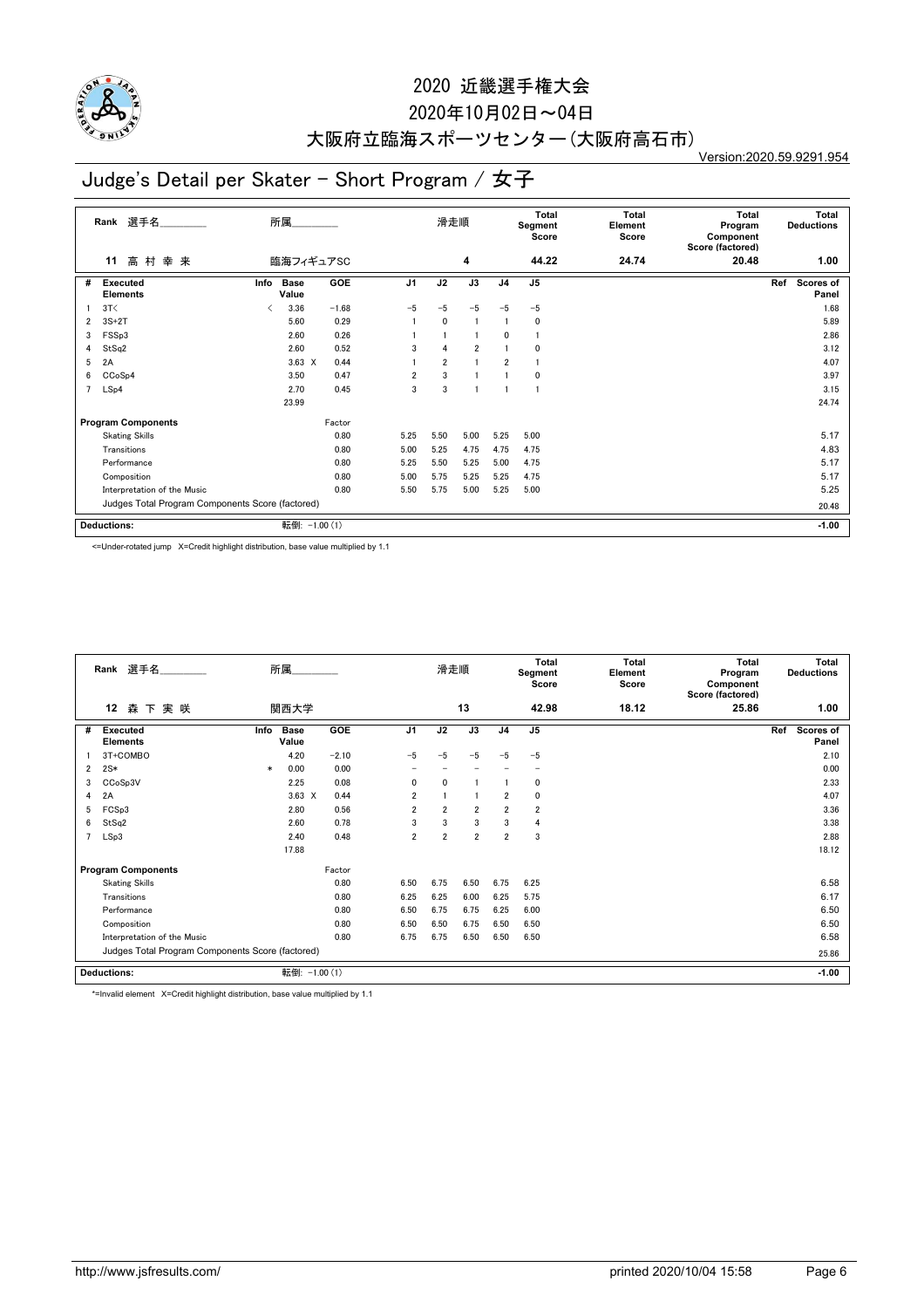

#### 2020年10月02日~04日

## 大阪府立臨海スポーツセンター(大阪府高石市)

Version:2020.59.9291.954

## Judge's Detail per Skater - Short Program / 女子

|   | 選手名<br>Rank                                      |        | 所属                   |            |                | 滑走順            |                |                | Total<br>Segment<br>Score | Total<br>Element<br>Score | <b>Total</b><br>Program<br>Component<br>Score (factored) | <b>Total</b><br><b>Deductions</b> |  |
|---|--------------------------------------------------|--------|----------------------|------------|----------------|----------------|----------------|----------------|---------------------------|---------------------------|----------------------------------------------------------|-----------------------------------|--|
|   | 望々花<br>野<br>$\Box$<br>13                         |        | 関西学院大学               |            |                |                | 21             |                | 40.69                     | 19.27                     | 22.42                                                    | 1.00                              |  |
| # | <b>Executed</b><br><b>Elements</b>               | Info   | <b>Base</b><br>Value | GOE        | J <sub>1</sub> | J2             | J3             | J <sub>4</sub> | J5                        |                           |                                                          | Ref<br>Scores of<br>Panel         |  |
|   | $2T*$                                            | $\ast$ | 0.00                 | 0.00       |                |                |                |                |                           |                           |                                                          | 0.00                              |  |
| 2 | 3Lz <+ COMBO                                     | ✓      | 4.72                 | $-2.36$    | -5             | $-5$           | $-5$           | $-5$           | $-5$                      |                           |                                                          | 2.36                              |  |
| 3 | FCS <sub>p2</sub>                                |        | 2.30                 | 0.46       | $\overline{2}$ | $\mathbf{1}$   | $\overline{2}$ | $\overline{2}$ | $\overline{\mathbf{2}}$   |                           |                                                          | 2.76                              |  |
| 4 | CCoSp4                                           |        | 3.50                 | 0.70       | 3              | $\overline{2}$ | $\overline{2}$ | $\overline{2}$ |                           |                           |                                                          | 4.20                              |  |
| 5 | 2A                                               |        | $3.63 \times$        | 0.66       | 3              | $\overline{2}$ | $\overline{2}$ |                | 2                         |                           |                                                          | 4.29                              |  |
| 6 | StSq2                                            |        | 2.60                 | 0.26       | $\overline{2}$ | $\overline{2}$ | $\mathbf 0$    | 0              |                           |                           |                                                          | 2.86                              |  |
| 7 | LSp3                                             |        | 2.40                 | 0.40       | $\overline{2}$ | $\overline{2}$ | $\overline{2}$ |                |                           |                           |                                                          | 2.80                              |  |
|   |                                                  |        | 19.15                |            |                |                |                |                |                           |                           |                                                          | 19.27                             |  |
|   | <b>Program Components</b>                        |        |                      | Factor     |                |                |                |                |                           |                           |                                                          |                                   |  |
|   | <b>Skating Skills</b>                            |        |                      | 0.80       | 6.50           | 6.50           | 4.75           | 5.00           | 6.00                      |                           |                                                          | 5.83                              |  |
|   | Transitions                                      |        |                      | 0.80       | 6.25           | 6.25           | 4.25           | 4.50           | 5.50                      |                           |                                                          | 5.42                              |  |
|   | Performance                                      |        |                      | 0.80       | 6.50           | 6.25           | 4.50           | 4.50           | 5.50                      |                           |                                                          | 5.42                              |  |
|   | Composition                                      |        |                      | 0.80       | 6.50           | 6.75           | 4.25           | 4.75           | 5.75                      |                           |                                                          | 5.67                              |  |
|   | Interpretation of the Music                      |        |                      | 0.80       | 6.50           | 6.50           | 4.50           | 4.75           | 5.75                      |                           |                                                          | 5.67                              |  |
|   | Judges Total Program Components Score (factored) |        |                      |            |                |                |                |                |                           |                           |                                                          | 22.42                             |  |
|   | <b>Deductions:</b>                               |        | 転倒:                  | $-1.00(1)$ |                |                |                |                |                           |                           |                                                          | $-1.00$                           |  |

\*=Invalid element <=Under-rotated jump X=Credit highlight distribution, base value multiplied by 1.1

|   | Rank 選手名                              |                             |                                                  | 所属                   |         |                | 滑走順            |              |                | Total<br>Segment<br>Score | Total<br>Element<br>Score | Total<br>Program<br>Component<br>Score (factored) | <b>Total</b><br><b>Deductions</b> |
|---|---------------------------------------|-----------------------------|--------------------------------------------------|----------------------|---------|----------------|----------------|--------------|----------------|---------------------------|---------------------------|---------------------------------------------------|-----------------------------------|
|   | 藤<br>14                               | 由妃乃                         |                                                  | 同志社大学                |         |                |                | 18           |                | 38.67                     | 19.01                     | 20.66                                             | 1.00                              |
| # | <b>Executed</b><br><b>Elements</b>    |                             | Info                                             | <b>Base</b><br>Value | GOE     | J <sub>1</sub> | J2             | J3           | J <sub>4</sub> | J <sub>5</sub>            |                           |                                                   | Ref<br><b>Scores of</b><br>Panel  |
|   | $3F<<+2T$                             |                             | <<                                               | 3.10                 | $-0.90$ | $-5$           | $-5$           | $-5$         | $-5$           | $-5$                      |                           |                                                   | 2.20                              |
| 2 | 3Lze <sup><math>&lt;&lt;</math></sup> |                             | e                                                | 1.68                 | $-0.84$ | $-5$           | $-5$           | $-5$         | $-5$           | $-5$                      |                           |                                                   | 0.84                              |
| 3 | LSp4                                  |                             |                                                  | 2.70                 | 0.27    | $\mathbf{0}$   |                | -1           |                | $\overline{2}$            |                           |                                                   | 2.97                              |
| 4 | 2A                                    |                             |                                                  | $3.63 \times$        | 0.22    |                |                | $\mathbf{0}$ | 0              |                           |                           |                                                   | 3.85                              |
| 5 | FSS <sub>p2</sub>                     |                             |                                                  | 2.30                 | 0.23    |                |                |              |                | $\overline{2}$            |                           |                                                   | 2.53                              |
| 6 | StSq2                                 |                             |                                                  | 2.60                 | 0.17    |                |                | $\mathbf{0}$ | 0              |                           |                           |                                                   | 2.77                              |
|   | CCoSp4                                |                             |                                                  | 3.50                 | 0.35    |                | $\overline{2}$ |              |                |                           |                           |                                                   | 3.85                              |
|   |                                       |                             |                                                  | 19.51                |         |                |                |              |                |                           |                           |                                                   | 19.01                             |
|   | <b>Program Components</b>             |                             |                                                  |                      | Factor  |                |                |              |                |                           |                           |                                                   |                                   |
|   | <b>Skating Skills</b>                 |                             |                                                  |                      | 0.80    | 5.25           | 5.75           | 4.75         | 5.00           | 6.00                      |                           |                                                   | 5.33                              |
|   | Transitions                           |                             |                                                  |                      | 0.80    | 5.00           | 5.50           | 4.25         | 4.50           | 5.50                      |                           |                                                   | 5.00                              |
|   | Performance                           |                             |                                                  |                      | 0.80    | 5.25           | 5.50           | 4.25         | 4.50           | 5.75                      |                           |                                                   | 5.08                              |
|   | Composition                           |                             |                                                  |                      | 0.80    | 5.00           | 6.00           | 4.25         | 4.75           | 5.75                      |                           |                                                   | 5.17                              |
|   |                                       | Interpretation of the Music |                                                  |                      | 0.80    | 5.25           | 5.75           | 4.75         | 4.75           | 6.00                      |                           |                                                   | 5.25                              |
|   |                                       |                             | Judges Total Program Components Score (factored) |                      |         |                |                |              |                |                           |                           |                                                   | 20.66                             |
|   | <b>Deductions:</b>                    |                             |                                                  | 転倒: -1.00 (1)        |         |                |                |              |                |                           |                           |                                                   | $-1.00$                           |

<<=Downgraded jump X=Credit highlight distribution, base value multiplied by 1.1 e=Wrong edge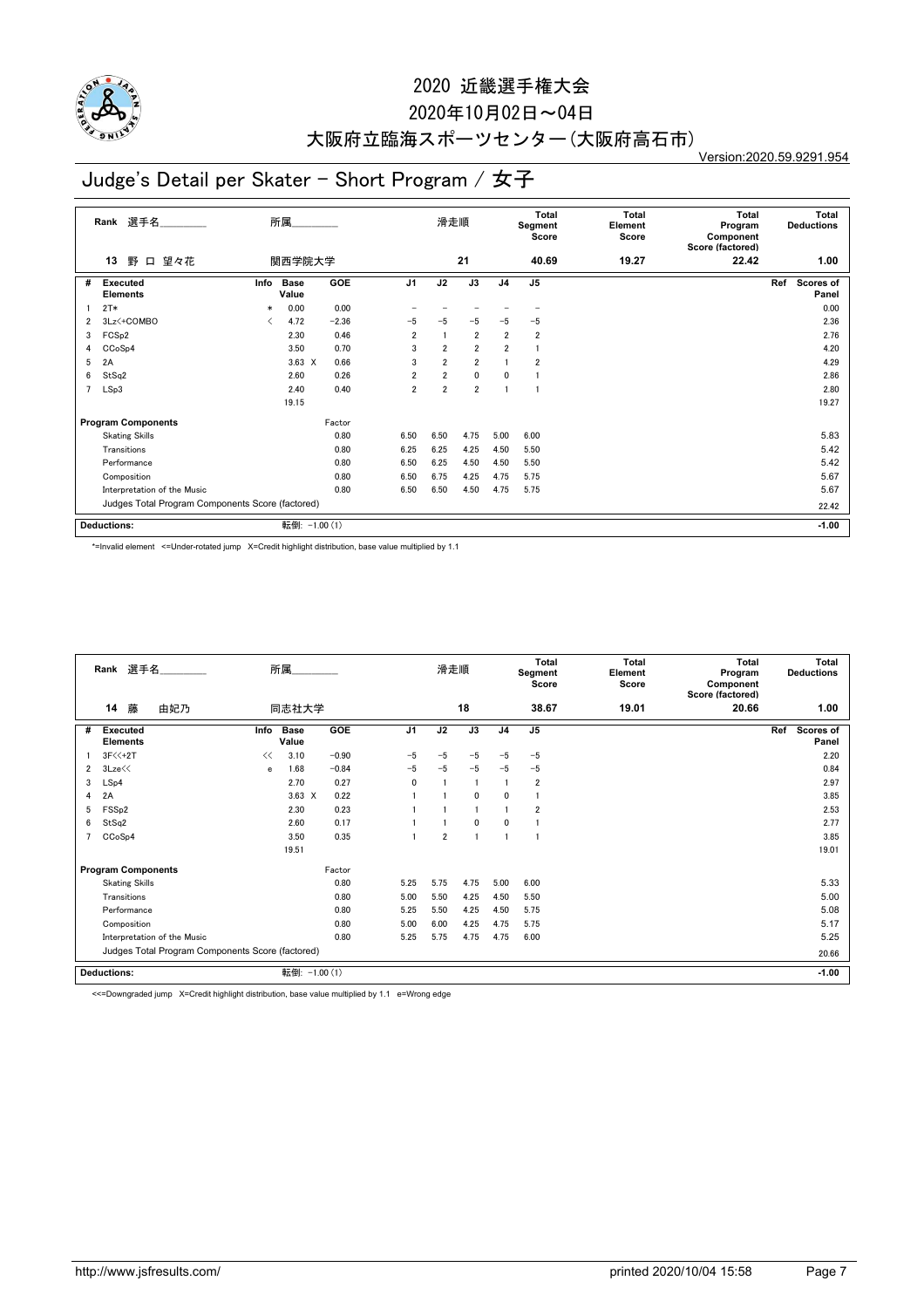

### 2020年10月02日~04日

# 大阪府立臨海スポーツセンター(大阪府高石市)

Version:2020.59.9291.954

## Judge's Detail per Skater - Short Program / 女子

|   | 選手名<br>Rank                                      | 所属   |                      |            |                | 滑走順            |                 |                | Total<br>Segment<br>Score | <b>Total</b><br>Element<br>Score | <b>Total</b><br>Program<br>Component<br>Score (factored) | Total<br><b>Deductions</b> |
|---|--------------------------------------------------|------|----------------------|------------|----------------|----------------|-----------------|----------------|---------------------------|----------------------------------|----------------------------------------------------------|----------------------------|
|   | 片平陽冬<br>15                                       |      | 立命館大学                |            |                |                | 3               |                | 38.58                     | 20.80                            | 17.78                                                    | 0.00                       |
| # | <b>Executed</b><br><b>Elements</b>               | Info | <b>Base</b><br>Value | <b>GOE</b> | J <sub>1</sub> | J2             | $\overline{J3}$ | J <sub>4</sub> | J <sub>5</sub>            |                                  |                                                          | Ref<br>Scores of<br>Panel  |
|   | $3T+2T$                                          |      | 5.50                 | 0.14       |                | 0              | $\mathbf 0$     |                | 0                         |                                  |                                                          | 5.64                       |
| 2 | 3S<                                              | ✓    | 3.44                 | $-0.69$    | $-2$           | $-2$           | $-2$            | $-2$           | $-2$                      |                                  |                                                          | 2.75                       |
| 3 | CCoSp3                                           |      | 3.00                 | 0.00       | 0              | $\mathbf{0}$   | $\mathbf 0$     |                | 0                         |                                  |                                                          | 3.00                       |
| 4 | 2A                                               |      | $3.63 \times$        | 0.00       | 0              | $\mathbf{0}$   | $\mathbf 0$     |                | 0                         |                                  |                                                          | 3.63                       |
| 5 | StSq1                                            |      | 1.80                 | 0.12       |                | $\overline{2}$ | $\mathbf 0$     | 0              |                           |                                  |                                                          | 1.92                       |
| 6 | FCSp1                                            |      | 1.90                 | 0.00       | 0              |                | $\mathbf 0$     | $-1$           | 0                         |                                  |                                                          | 1.90                       |
| 7 | LSp2                                             |      | 1.90                 | 0.06       |                |                | $\mathbf{0}$    | $\mathbf{0}$   | 0                         |                                  |                                                          | 1.96                       |
|   |                                                  |      | 21.17                |            |                |                |                 |                |                           |                                  |                                                          | 20.80                      |
|   | <b>Program Components</b>                        |      |                      | Factor     |                |                |                 |                |                           |                                  |                                                          |                            |
|   | <b>Skating Skills</b>                            |      |                      | 0.80       | 4.50           | 4.75           | 4.50            | 4.50           | 5.00                      |                                  |                                                          | 4.58                       |
|   | Transitions                                      |      |                      | 0.80       | 4.25           | 4.50           | 4.25            | 4.00           | 4.50                      |                                  |                                                          | 4.33                       |
|   | Performance                                      |      |                      | 0.80       | 4.25           | 4.50           | 4.25            | 4.25           | 4.75                      |                                  |                                                          | 4.33                       |
|   | Composition                                      |      |                      | 0.80       | 4.25           | 4.75           | 4.50            | 4.25           | 4.75                      |                                  |                                                          | 4.50                       |
|   | Interpretation of the Music                      |      |                      | 0.80       | 4.50           | 4.50           | 4.50            | 4.25           | 4.75                      |                                  |                                                          | 4.50                       |
|   | Judges Total Program Components Score (factored) |      |                      |            |                |                |                 |                |                           |                                  |                                                          | 17.78                      |
|   | <b>Deductions:</b>                               |      |                      |            |                |                |                 |                |                           |                                  |                                                          | 0.00                       |

<=Under-rotated jump X=Credit highlight distribution, base value multiplied by 1.1

|   | Rank 選手名                                         |      | 所属                   |            |                | 滑走順  |              |                | <b>Total</b><br>Segment<br>Score | <b>Total</b><br>Element<br>Score | <b>Total</b><br>Program<br>Component<br>Score (factored) |     | <b>Total</b><br><b>Deductions</b> |
|---|--------------------------------------------------|------|----------------------|------------|----------------|------|--------------|----------------|----------------------------------|----------------------------------|----------------------------------------------------------|-----|-----------------------------------|
|   | 16<br>杉<br>田 明花里                                 |      | 同志社女子大学              |            |                |      | 19           |                | 37.95                            | 19.27                            | 19.68                                                    |     | 1.00                              |
| # | <b>Executed</b><br><b>Elements</b>               | Info | <b>Base</b><br>Value | <b>GOE</b> | J <sub>1</sub> | J2   | J3           | J <sub>4</sub> | J <sub>5</sub>                   |                                  |                                                          | Ref | Scores of<br>Panel                |
|   | 3F<                                              | ✓    | 4.24                 | $-1.41$    | $-5$           | $-4$ | $-3$         | $-2$           | $-3$                             |                                  |                                                          |     | 2.83                              |
| 2 | 3S<+COMBO                                        | ✓    | 3.44                 | $-1.72$    | $-5$           | $-5$ | $-5$         | $-5$           | $-5$                             |                                  |                                                          |     | 1.72                              |
| 3 | CCoSp4                                           |      | 3.50                 | 0.00       | $\mathbf{0}$   | 0    | 0            | $\mathbf{0}$   | $\mathbf 0$                      |                                  |                                                          |     | 3.50                              |
| 4 | 2A<                                              | ≺    | 2.90 X               | $-0.53$    | $-2$           | $-2$ | $-2$         | $-2$           | $-3$                             |                                  |                                                          |     | 2.37                              |
| 5 | FSS <sub>p4</sub>                                |      | 3.00                 | 0.20       |                |      | $\mathbf{0}$ | $\mathbf{0}$   |                                  |                                  |                                                          |     | 3.20                              |
| 6 | StSq2                                            |      | 2.60                 | 0.17       |                |      | 0            |                | 0                                |                                  |                                                          |     | 2.77                              |
| 7 | LSp4                                             |      | 2.70                 | 0.18       |                |      | 0            | $\mathbf{0}$   |                                  |                                  |                                                          |     | 2.88                              |
|   |                                                  |      | 22.38                |            |                |      |              |                |                                  |                                  |                                                          |     | 19.27                             |
|   | <b>Program Components</b>                        |      |                      | Factor     |                |      |              |                |                                  |                                  |                                                          |     |                                   |
|   | <b>Skating Skills</b>                            |      |                      | 0.80       | 5.00           | 5.50 | 4.75         | 5.00           | 5.75                             |                                  |                                                          |     | 5.17                              |
|   | Transitions                                      |      |                      | 0.80       | 4.50           | 5.25 | 4.25         | 4.50           | 5.00                             |                                  |                                                          |     | 4.67                              |
|   | Performance                                      |      |                      | 0.80       | 5.00           | 5.25 | 4.25         | 4.25           | 5.00                             |                                  |                                                          |     | 4.75                              |
|   | Composition                                      |      |                      | 0.80       | 5.00           | 5.50 | 5.00         | 4.50           | 5.25                             |                                  |                                                          |     | 5.08                              |
|   | Interpretation of the Music                      |      |                      | 0.80       | 5.00           | 5.50 | 4.75         | 4.75           | 5.00                             |                                  |                                                          |     | 4.92                              |
|   | Judges Total Program Components Score (factored) |      |                      |            |                |      |              |                |                                  |                                  |                                                          |     | 19.68                             |
|   | <b>Deductions:</b>                               |      | 転倒: -1.00 (1)        |            |                |      |              |                |                                  |                                  |                                                          |     | $-1.00$                           |

<=Under-rotated jump X=Credit highlight distribution, base value multiplied by 1.1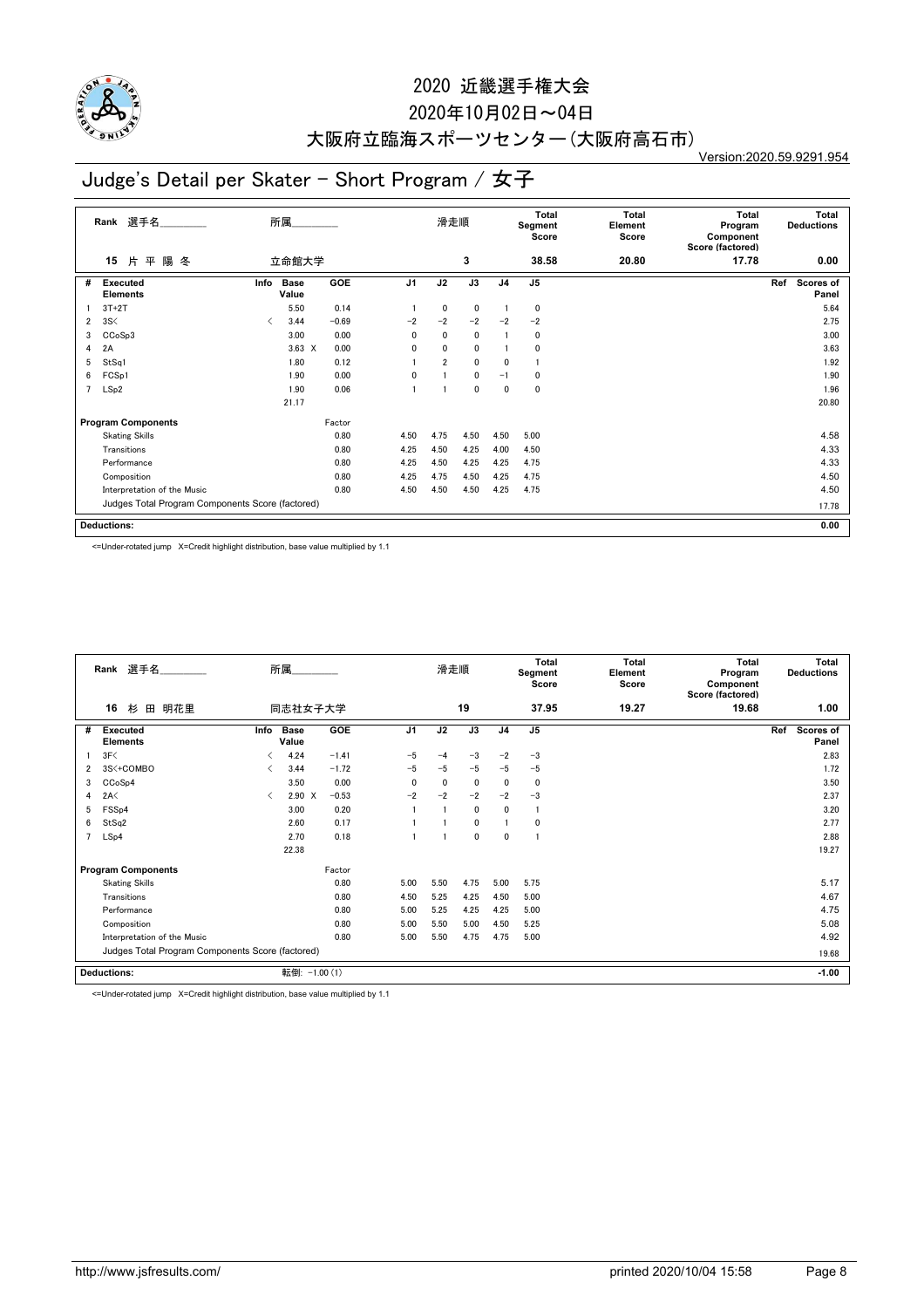

### 2020年10月02日~04日

## 大阪府立臨海スポーツセンター(大阪府高石市)

Version:2020.59.9291.954

## Judge's Detail per Skater - Short Program / 女子

|   | 選手名<br>Rank                                      |      | 所属            |            |                | 滑走順      |      |                | Total<br>Segment<br>Score | <b>Total</b><br>Element<br>Score | <b>Total</b><br>Program<br>Component<br>Score (factored) |     | <b>Total</b><br><b>Deductions</b> |
|---|--------------------------------------------------|------|---------------|------------|----------------|----------|------|----------------|---------------------------|----------------------------------|----------------------------------------------------------|-----|-----------------------------------|
|   | 小木曾 愛 帆<br>17                                    |      | 京都アクアリーナSC    |            |                |          | 11   |                | 36.56                     | 18.88                            | 17.68                                                    |     | 0.00                              |
| # | <b>Executed</b><br><b>Elements</b>               | Info | Base<br>Value | <b>GOE</b> | J <sub>1</sub> | J2       | J3   | J <sub>4</sub> | J <sub>5</sub>            |                                  |                                                          | Ref | <b>Scores of</b><br>Panel         |
|   | $3T+2T$                                          |      | 5.50          | $-0.14$    |                | 0        | $-2$ | 0              | $-1$                      |                                  |                                                          |     | 5.36                              |
| 2 | 3S <                                             | <<   | 1.30          | $-0.65$    | $-5$           | $-5$     | $-5$ | $-5$           | $-5$                      |                                  |                                                          |     | 0.65                              |
| 3 | CCoSp4V                                          |      | 2.63          | $-0.26$    | 0              | $-1$     | $-1$ | $-2$           | $-1$                      |                                  |                                                          |     | 2.37                              |
| 4 | 2Aq                                              | a    | $3.63 \times$ | $-0.66$    | $-2$           | $-2$     | $-2$ | $-2$           | $-2$                      |                                  |                                                          |     | 2.97                              |
| 5 | FSSp3                                            |      | 2.60          | 0.17       | $\overline{2}$ | 0        |      |                | 0                         |                                  |                                                          |     | 2.77                              |
| 6 | StSq2                                            |      | 2.60          | 0.00       |                | $\Omega$ | 0    | 0              | 0                         |                                  |                                                          |     | 2.60                              |
| 7 | LSp3                                             |      | 2.40          | $-0.24$    | 0              | $-2$     | 0    | $-2$           | $-1$                      |                                  |                                                          |     | 2.16                              |
|   |                                                  |      | 20.66         |            |                |          |      |                |                           |                                  |                                                          |     | 18.88                             |
|   | <b>Program Components</b>                        |      |               | Factor     |                |          |      |                |                           |                                  |                                                          |     |                                   |
|   | <b>Skating Skills</b>                            |      |               | 0.80       | 4.75           | 4.75     | 4.25 | 4.75           | 4.50                      |                                  |                                                          |     | 4.67                              |
|   | Transitions                                      |      |               | 0.80       | 4.25           | 4.50     | 4.00 | 4.50           | 4.00                      |                                  |                                                          |     | 4.25                              |
|   | Performance                                      |      |               | 0.80       | 4.50           | 4.75     | 4.00 | 4.00           | 4.00                      |                                  |                                                          |     | 4.17                              |
|   | Composition                                      |      |               | 0.80       | 4.50           | 4.50     | 4.50 | 4.50           | 4.25                      |                                  |                                                          |     | 4.50                              |
|   | Interpretation of the Music                      |      |               | 0.80       | 4.50           | 4.50     | 4.75 | 4.50           | 4.25                      |                                  |                                                          |     | 4.50                              |
|   | Judges Total Program Components Score (factored) |      |               |            |                |          |      |                |                           |                                  |                                                          |     | 17.68                             |
|   | <b>Deductions:</b>                               |      |               |            |                |          |      |                |                           |                                  |                                                          |     | 0.00                              |

<<=Downgraded jump X=Credit highlight distribution, base value multiplied by 1.1 q=jump landed on the quarter

|   | Rank 選手名                           |     |                                                  | 所属                   |         |                | 滑走順            |                |                | Total<br>Segment<br>Score | Total<br>Element<br>Score | Total<br>Program<br>Component<br>Score (factored) | <b>Total</b><br><b>Deductions</b> |
|---|------------------------------------|-----|--------------------------------------------------|----------------------|---------|----------------|----------------|----------------|----------------|---------------------------|---------------------------|---------------------------------------------------|-----------------------------------|
|   | 18<br>伴                            | えみり |                                                  | 近畿大学FSC              |         |                |                | 10             |                | 35.09                     | 16.49                     | 19.60                                             | 1.00                              |
| # | <b>Executed</b><br><b>Elements</b> |     | Info                                             | <b>Base</b><br>Value | GOE     | J <sub>1</sub> | J2             | J3             | J <sub>4</sub> | J <sub>5</sub>            |                           |                                                   | Ref<br><b>Scores of</b><br>Panel  |
|   | 3T+COMBO                           |     |                                                  | 4.20                 | $-2.10$ | $-5$           | $-5$           | $-5$           | $-5$           | $-5$                      |                           |                                                   | 2.10                              |
| 2 | 2A                                 |     |                                                  | 3.30                 | $-1.54$ | $-5$           | $-5$           | $-4$           | $-4$           | $-5$                      |                           |                                                   | 1.76                              |
| 3 | CCoSp4                             |     |                                                  | 3.50                 | 0.70    | $\overline{2}$ | $\overline{2}$ | $\overline{2}$ | $\overline{2}$ | $\Omega$                  |                           |                                                   | 4.20                              |
| 4 | 3S <                               |     | <<                                               | $1.43 \times$        | $-0.65$ | $-5$           | $-5$           | $-5$           | $-5$           | $-5$                      |                           |                                                   | 0.78                              |
| 5 | FCSp1                              |     |                                                  | 1.90                 | 0.06    |                |                | 0              | 0              | $-1$                      |                           |                                                   | 1.96                              |
| 6 | StSq2                              |     |                                                  | 2.60                 | 0.17    |                | $\overline{2}$ | $\mathbf{0}$   | $\mathbf{0}$   |                           |                           |                                                   | 2.77                              |
|   | SSp4                               |     |                                                  | 2.50                 | 0.42    | 2              | $-1$           | $\overline{2}$ | $\overline{2}$ |                           |                           |                                                   | 2.92                              |
|   |                                    |     |                                                  | 19.43                |         |                |                |                |                |                           |                           |                                                   | 16.49                             |
|   | <b>Program Components</b>          |     |                                                  |                      | Factor  |                |                |                |                |                           |                           |                                                   |                                   |
|   | <b>Skating Skills</b>              |     |                                                  |                      | 0.80    | 5.25           | 5.50           | 5.25           | 5.00           | 5.50                      |                           |                                                   | 5.33                              |
|   | Transitions                        |     |                                                  |                      | 0.80    | 4.50           | 5.00           | 4.50           | 4.50           | 4.25                      |                           |                                                   | 4.50                              |
|   | Performance                        |     |                                                  |                      | 0.80    | 5.00           | 5.25           | 4.75           | 4.75           | 4.50                      |                           |                                                   | 4.83                              |
|   | Composition                        |     |                                                  |                      | 0.80    | 4.75           | 5.50           | 4.75           | 5.25           | 4.25                      |                           |                                                   | 4.92                              |
|   | Interpretation of the Music        |     |                                                  |                      | 0.80    | 5.00           | 5.00           | 5.00           | 4.75           | 4.50                      |                           |                                                   | 4.92                              |
|   |                                    |     | Judges Total Program Components Score (factored) |                      |         |                |                |                |                |                           |                           |                                                   | 19.60                             |
|   | <b>Deductions:</b>                 |     |                                                  | 転倒: -1.00 (1)        |         |                |                |                |                |                           |                           |                                                   | $-1.00$                           |

<<=Downgraded jump X=Credit highlight distribution, base value multiplied by 1.1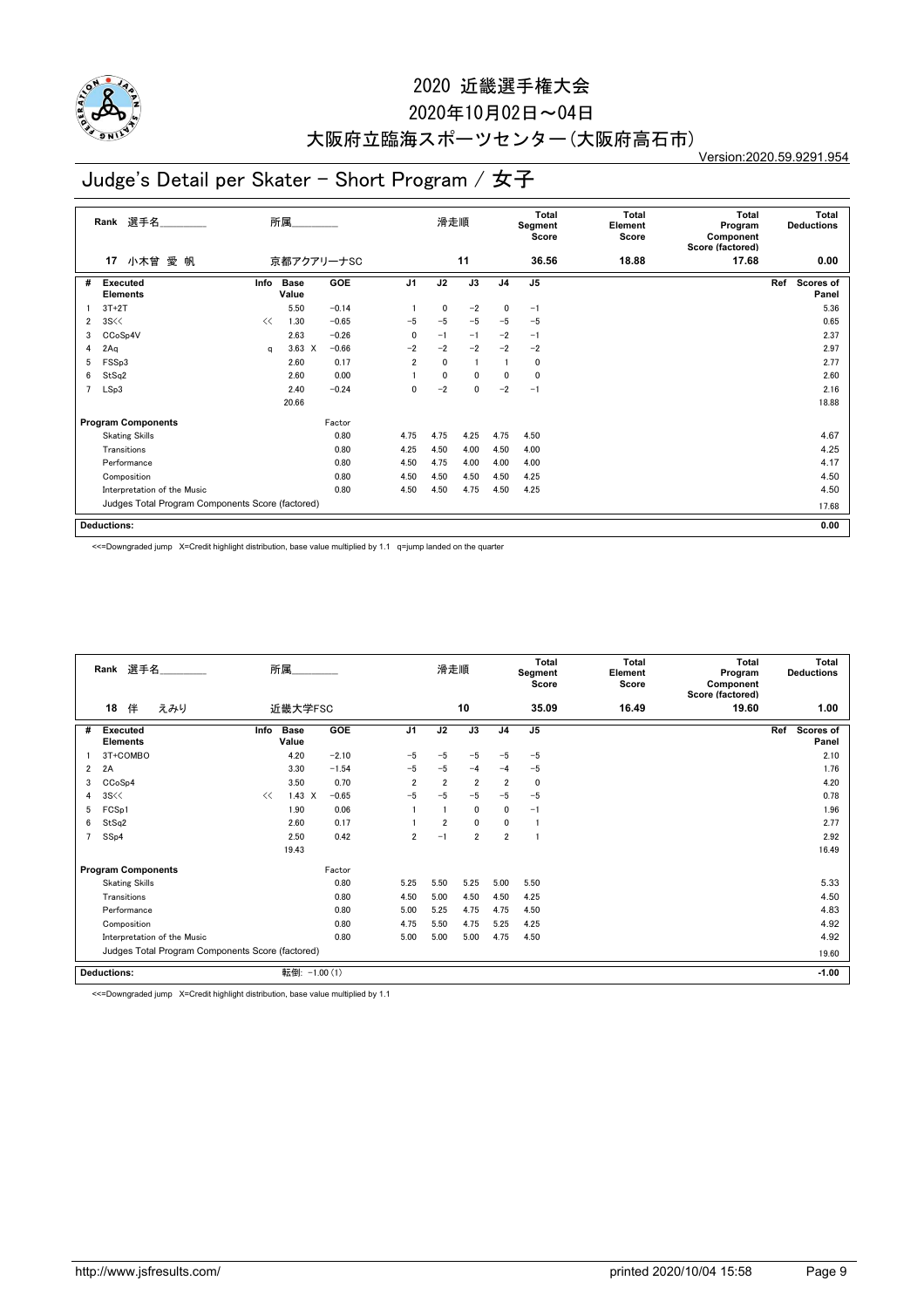

### 2020年10月02日~04日

## 大阪府立臨海スポーツセンター(大阪府高石市)

Version:2020.59.9291.954

## Judge's Detail per Skater - Short Program / 女子

|   | 選手名<br>Rank                                      |           | 所属                   |            |                | 滑走順            |                |                | Total<br>Segment<br>Score | <b>Total</b><br>Element<br>Score | <b>Total</b><br>Program<br>Component<br>Score (factored) | <b>Total</b><br><b>Deductions</b> |
|---|--------------------------------------------------|-----------|----------------------|------------|----------------|----------------|----------------|----------------|---------------------------|----------------------------------|----------------------------------------------------------|-----------------------------------|
|   | 三善<br>友奈<br>19                                   |           | 立命館大学                |            |                |                | 14             |                | 34.36                     | 16.22                            | 20.14                                                    | 2.00                              |
| # | <b>Executed</b><br><b>Elements</b>               | Info      | <b>Base</b><br>Value | <b>GOE</b> | J <sub>1</sub> | J2             | J3             | J <sub>4</sub> | J5                        |                                  |                                                          | Scores of<br>Ref<br>Panel         |
|   | 3T <sub>a</sub>                                  | q         | 4.20                 | $-2.10$    | $-5$           | $-5$           | $-5$           | $-5$           | $-5$                      |                                  |                                                          | 2.10                              |
| 2 | 3S<+COMBO                                        | ✓         | 3.44                 | $-1.72$    | $-5$           | $-5$           | $-5$           | $-5$           | $-5$                      |                                  |                                                          | 1.72                              |
| 3 | CCoSp3V                                          |           | 2.25                 | 0.15       | $\overline{2}$ |                | $\overline{1}$ | 0              | 0                         |                                  |                                                          | 2.40                              |
| 4 | 2A<                                              | $\langle$ | $2.90 \times$        | $-0.79$    | $-3$           | $-3$           | $-4$           | $-2$           | $-3$                      |                                  |                                                          | 2.11                              |
| 5 | FSS <sub>p4</sub>                                |           | 3.00                 | 0.00       | $-1$           |                | $\mathbf 0$    | 0              | 0                         |                                  |                                                          | 3.00                              |
| 6 | StSq1                                            |           | 1.80                 | 0.12       |                |                | $\overline{1}$ | 0              | 0                         |                                  |                                                          | 1.92                              |
| 7 | LSp4                                             |           | 2.70                 | 0.27       |                | $\overline{2}$ |                |                | f,                        |                                  |                                                          | 2.97                              |
|   |                                                  |           | 20.29                |            |                |                |                |                |                           |                                  |                                                          | 16.22                             |
|   | <b>Program Components</b>                        |           |                      | Factor     |                |                |                |                |                           |                                  |                                                          |                                   |
|   | <b>Skating Skills</b>                            |           |                      | 0.80       | 6.25           | 6.00           | 4.25           | 4.75           | 5.50                      |                                  |                                                          | 5.42                              |
|   | Transitions                                      |           |                      | 0.80       | 5.75           | 5.75           | 3.75           | 4.00           | 4.50                      |                                  |                                                          | 4.75                              |
|   | Performance                                      |           |                      | 0.80       | 6.00           | 6.00           | 4.00           | 4.00           | 4.75                      |                                  |                                                          | 4.92                              |
|   | Composition                                      |           |                      | 0.80       | 6.00           | 6.50           | 4.50           | 4.25           | 4.50                      |                                  |                                                          | 5.00                              |
|   | Interpretation of the Music                      |           |                      | 0.80       | 6.25           | 6.25           | 4.25           | 4.25           | 4.75                      |                                  |                                                          | 5.08                              |
|   | Judges Total Program Components Score (factored) |           |                      |            |                |                |                |                |                           |                                  |                                                          | 20.14                             |
|   | <b>Deductions:</b>                               |           | 転倒:                  | $-2.00(2)$ |                |                |                |                |                           |                                  |                                                          | $-2.00$                           |

<=Under-rotated jump X=Credit highlight distribution, base value multiplied by 1.1 q=jump landed on the quarter

|                | 選手名<br>Rank                                      |      | 所属                   |         |              | 滑走順            |             |                | <b>Total</b><br>Segment<br>Score | Total<br>Element<br>Score | Total<br>Program<br>Component<br>Score (factored) | <b>Total</b><br><b>Deductions</b> |
|----------------|--------------------------------------------------|------|----------------------|---------|--------------|----------------|-------------|----------------|----------------------------------|---------------------------|---------------------------------------------------|-----------------------------------|
|                | 20<br>藤<br>原陽菜                                   |      | 帝塚山学院大学              |         |              |                | 5           |                | 34.28                            | 17.60                     | 17.68                                             | 1.00                              |
| #              | <b>Executed</b><br><b>Elements</b>               | Info | <b>Base</b><br>Value | GOE     | J1           | J2             | J3          | J <sub>4</sub> | J <sub>5</sub>                   |                           |                                                   | Ref<br><b>Scores of</b><br>Panel  |
|                | 3S<<+2T                                          | <<   | 2.60                 | $-0.48$ | $-4$         | -4             | $-4$        | $-3$           | $-3$                             |                           |                                                   | 2.12                              |
| 2              | 3T<<                                             | <<   | 1.30                 | $-0.65$ | $-5$         | $-5$           | $-5$        | $-5$           | $-5$                             |                           |                                                   | 0.65                              |
| 3              | FCSp3                                            |      | 2.80                 | 0.28    | $\mathbf{0}$ |                | -1          |                | -1                               |                           |                                                   | 3.08                              |
| 4              | CCoSp3                                           |      | 3.00                 | 0.20    |              | $\mathbf{0}$   |             |                | $\mathbf 0$                      |                           |                                                   | 3.20                              |
| 5              | 2A                                               |      | $3.63 \times$        | 0.00    | $\mathbf{0}$ | $\mathbf{0}$   | $-1$        | $\mathbf{0}$   | 0                                |                           |                                                   | 3.63                              |
| 6              | StSq1                                            |      | 1.80                 | 0.06    |              |                | $\mathbf 0$ | $\mathbf{0}$   | 0                                |                           |                                                   | 1.86                              |
| $\overline{7}$ | LSp4                                             |      | 2.70                 | 0.36    | 2            | $\overline{2}$ | 1           |                |                                  |                           |                                                   | 3.06                              |
|                |                                                  |      | 17.83                |         |              |                |             |                |                                  |                           |                                                   | 17.60                             |
|                | <b>Program Components</b>                        |      |                      | Factor  |              |                |             |                |                                  |                           |                                                   |                                   |
|                | <b>Skating Skills</b>                            |      |                      | 0.80    | 4.75         | 4.75           | 4.25        | 4.75           | 5.25                             |                           |                                                   | 4.75                              |
|                | Transitions                                      |      |                      | 0.80    | 4.25         | 4.25           | 3.75        | 4.00           | 4.25                             |                           |                                                   | 4.17                              |
|                | Performance                                      |      |                      | 0.80    | 4.50         | 4.50           | 4.00        | 4.00           | 4.25                             |                           |                                                   | 4.25                              |
|                | Composition                                      |      |                      | 0.80    | 4.50         | 4.50           | 4.00        | 4.25           | 4.50                             |                           |                                                   | 4.42                              |
|                | Interpretation of the Music                      |      |                      | 0.80    | 4.50         | 4.75           | 4.00        | 4.25           | 4.75                             |                           |                                                   | 4.50                              |
|                | Judges Total Program Components Score (factored) |      |                      |         |              |                |             |                |                                  |                           |                                                   | 17.68                             |
|                | <b>Deductions:</b>                               |      | 転倒: -1.00 (1)        |         |              |                |             |                |                                  |                           |                                                   | $-1.00$                           |

<<=Downgraded jump X=Credit highlight distribution, base value multiplied by 1.1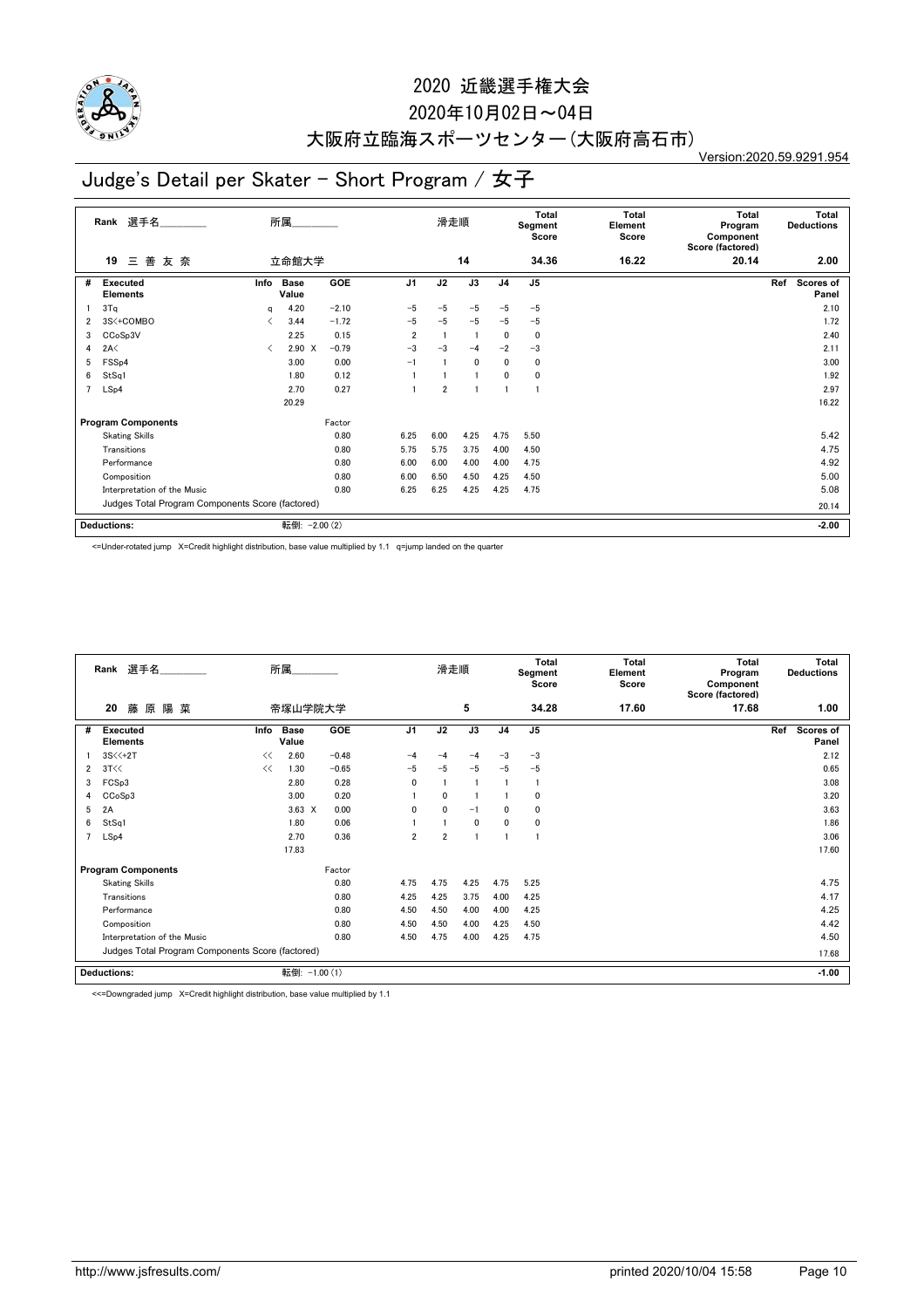

### 2020年10月02日~04日

# 大阪府立臨海スポーツセンター(大阪府高石市)

Version:2020.59.9291.954

## Judge's Detail per Skater - Short Program / 女子

|   | 選手名<br>Rank                                      |        | 所属                   |            |                | 滑走順            |             |                | Total<br>Segment<br>Score | <b>Total</b><br>Element<br>Score | <b>Total</b><br>Program<br>Component<br>Score (factored) | <b>Total</b><br><b>Deductions</b> |
|---|--------------------------------------------------|--------|----------------------|------------|----------------|----------------|-------------|----------------|---------------------------|----------------------------------|----------------------------------------------------------|-----------------------------------|
|   | 久保舞和<br>21                                       |        | 関西大学                 |            |                |                | 16          |                | 32.03                     | 13.03                            | 19.00                                                    | 0.00                              |
| # | <b>Executed</b><br><b>Elements</b>               | Info   | <b>Base</b><br>Value | <b>GOE</b> | J <sub>1</sub> | J2             | J3          | J <sub>4</sub> | J <sub>5</sub>            |                                  |                                                          | Scores of<br>Ref<br>Panel         |
|   | $2T*$                                            | $\ast$ | 0.00                 | 0.00       |                |                |             |                |                           |                                  |                                                          | 0.00                              |
| 2 | 3S<+2T<*                                         | $\ast$ | 3.44                 | $-1.72$    | $-5$           | $-3$           | $-5$        | $-5$           | $-5$                      |                                  |                                                          | 1.72                              |
| 3 | FSSp3                                            |        | 2.60                 | 0.00       | $-2$           | $\mathbf{0}$   | $\mathbf 0$ | 0              | 0                         |                                  |                                                          | 2.60                              |
| 4 | LSp3                                             |        | 2.40                 | 0.08       |                | $\overline{2}$ | $\mathbf 0$ | 0              | 0                         |                                  |                                                          | 2.48                              |
| 5 | StSq2                                            |        | 2.60                 | 0.43       | $\overline{2}$ | $\overline{2}$ |             |                | 2                         |                                  |                                                          | 3.03                              |
| 6 | $1A*$                                            | $\ast$ | 0.00 X               | 0.00       |                |                |             |                |                           |                                  |                                                          | 0.00                              |
| 7 | CCoSp3                                           |        | 3.00                 | 0.20       |                | $\overline{2}$ | $\mathbf 0$ |                | 0                         |                                  |                                                          | 3.20                              |
|   |                                                  |        | 14.04                |            |                |                |             |                |                           |                                  |                                                          | 13.03                             |
|   | <b>Program Components</b>                        |        |                      | Factor     |                |                |             |                |                           |                                  |                                                          |                                   |
|   | <b>Skating Skills</b>                            |        |                      | 0.80       | 5.00           | 5.25           | 4.50        | 4.50           | 5.75                      |                                  |                                                          | 4.92                              |
|   | Transitions                                      |        |                      | 0.80       | 4.50           | 4.75           | 4.00        | 4.00           | 5.25                      |                                  |                                                          | 4.42                              |
|   | Performance                                      |        |                      | 0.80       | 4.75           | 5.25           | 4.25        | 3.75           | 5.50                      |                                  |                                                          | 4.75                              |
|   | Composition                                      |        |                      | 0.80       | 4.75           | 5.50           | 4.50        | 4.25           | 5.25                      |                                  |                                                          | 4.83                              |
|   | Interpretation of the Music                      |        |                      | 0.80       | 5.00           | 5.25           | 4.25        | 4.25           | 5.75                      |                                  |                                                          | 4.83                              |
|   | Judges Total Program Components Score (factored) |        |                      |            |                |                |             |                |                           |                                  |                                                          | 19.00                             |
|   | <b>Deductions:</b>                               |        |                      |            |                |                |             |                |                           |                                  |                                                          | 0.00                              |

\*=Invalid element X=Credit highlight distribution, base value multiplied by 1.1

|                | Rank 選手名                                         |   |      | 所属                   |         |                | 滑走順          |              |                | <b>Total</b><br>Segment<br>Score | Total<br>Element<br>Score | <b>Total</b><br>Program<br>Component<br>Score (factored) | <b>Total</b><br><b>Deductions</b> |
|----------------|--------------------------------------------------|---|------|----------------------|---------|----------------|--------------|--------------|----------------|----------------------------------|---------------------------|----------------------------------------------------------|-----------------------------------|
|                | 宇佐美<br>22                                        | 彩 |      | 武庫川女子大学              |         |                |              | 2            |                | 31.45                            | 16.51                     | 15.94                                                    | 1.00                              |
| #              | <b>Executed</b><br><b>Elements</b>               |   | Info | <b>Base</b><br>Value | GOE     | J <sub>1</sub> | J2           | J3           | J <sub>4</sub> | J <sub>5</sub>                   |                           |                                                          | Ref<br><b>Scores of</b><br>Panel  |
|                | $3T<+2T$                                         |   | ✓    | 4.66                 | $-0.67$ | $-2$           | $-2$         | $-2$         | $-2$           | $-2$                             |                           |                                                          | 3.99                              |
| $\overline{2}$ | 3S <                                             |   | <<   | 1.30                 | $-0.65$ | $-5$           | $-5$         | $-5$         | $-5$           | $-5$                             |                           |                                                          | 0.65                              |
| 3              | LSp2                                             |   |      | 1.90                 | 0.19    |                |              |              |                | $\mathbf 0$                      |                           |                                                          | 2.09                              |
| 4              | 2A<                                              |   | ≺    | $2.90 \t X$          | $-0.53$ | $-2$           | $-2$         | $-2$         | $-2$           | $-2$                             |                           |                                                          | 2.37                              |
| 5              | CCoSp2                                           |   |      | 2.50                 | 0.25    |                |              | $\mathbf{0}$ |                |                                  |                           |                                                          | 2.75                              |
| 6              | StSq1                                            |   |      | 1.80                 | 0.00    |                | $\mathbf{0}$ | $-2$         | $\mathbf{0}$   | 0                                |                           |                                                          | 1.80                              |
| 7              | FSSp3                                            |   |      | 2.60                 | 0.26    |                |              | L.           |                | 0                                |                           |                                                          | 2.86                              |
|                |                                                  |   |      | 17.66                |         |                |              |              |                |                                  |                           |                                                          | 16.51                             |
|                | <b>Program Components</b>                        |   |      |                      | Factor  |                |              |              |                |                                  |                           |                                                          |                                   |
|                | <b>Skating Skills</b>                            |   |      |                      | 0.80    | 4.50           | 4.50         | 4.00         | 4.25           | 4.00                             |                           |                                                          | 4.25                              |
|                | Transitions                                      |   |      |                      | 0.80    | 4.00           | 4.25         | 3.50         | 3.50           | 3.75                             |                           |                                                          | 3.75                              |
|                | Performance                                      |   |      |                      | 0.80    | 4.00           | 4.50         | 4.00         | 3.75           | 3.75                             |                           |                                                          | 3.92                              |
|                | Composition                                      |   |      |                      | 0.80    | 4.00           | 4.50         | 3.75         | 4.00           | 4.00                             |                           |                                                          | 4.00                              |
|                | Interpretation of the Music                      |   |      |                      | 0.80    | 4.00           | 4.25         | 3.75         | 4.00           | 4.00                             |                           |                                                          | 4.00                              |
|                | Judges Total Program Components Score (factored) |   |      |                      |         |                |              |              |                |                                  |                           |                                                          | 15.94                             |
|                | <b>Deductions:</b>                               |   |      | 転倒: -1.00 (1)        |         |                |              |              |                |                                  |                           |                                                          | $-1.00$                           |

<=Under-rotated jump <<=Downgraded jump X=Credit highlight distribution, base value multiplied by 1.1